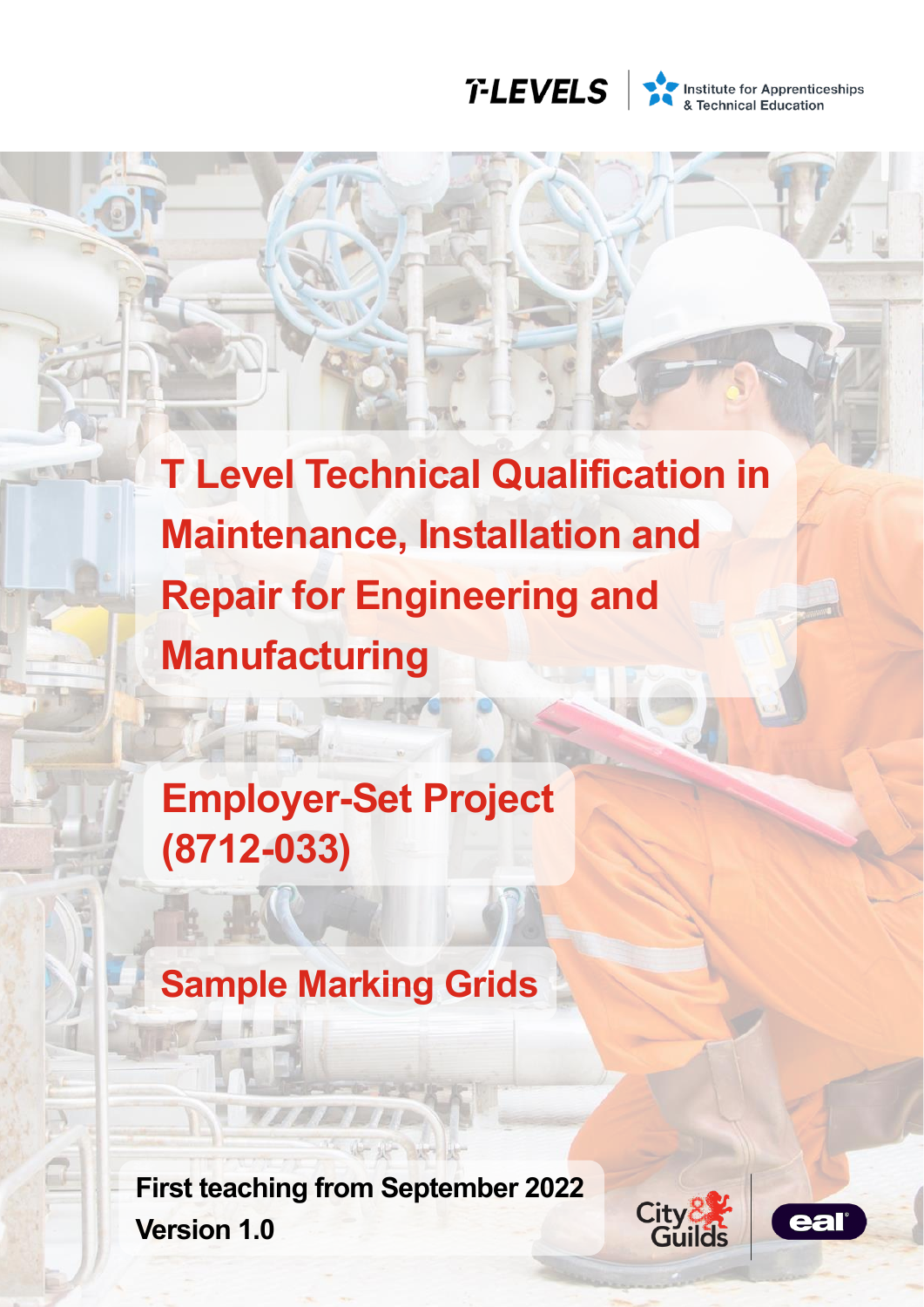# **Contents**

| General marking approach                | 3  |
|-----------------------------------------|----|
| Assessment objectives                   | 5  |
| Employer-Set Project mark distribution  | 6  |
| 1. Research                             | 7  |
| 2. Report                               | 11 |
| 3. Plan                                 | 18 |
| 4. Present                              | 24 |
| Maths, English and Digital skills (AO4) | 31 |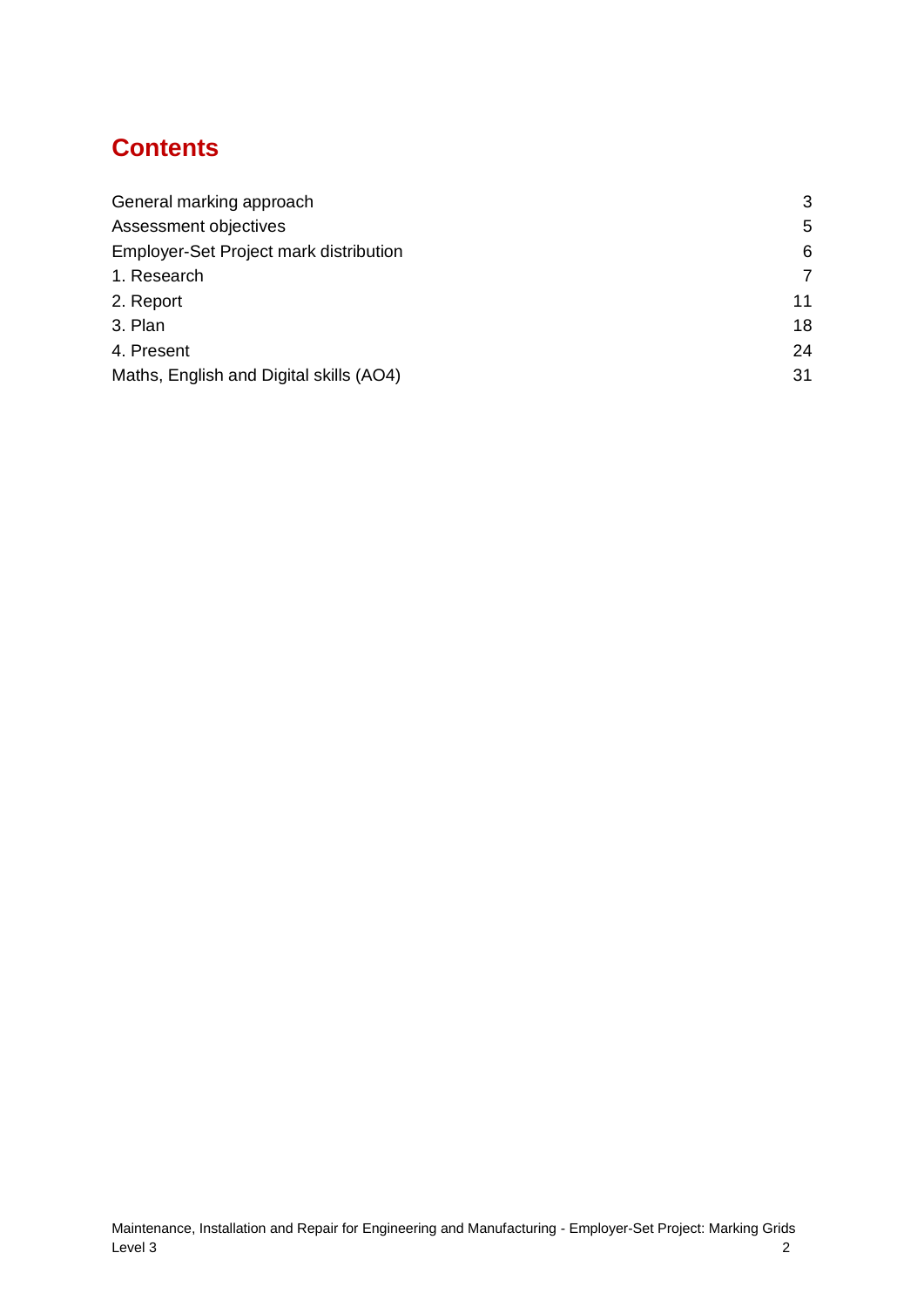# <span id="page-2-0"></span>**General marking approach**

The following process details at high level the steps that will be undertaken by the external marking teams at City & Guilds following the submission of candidate's submitted evidence (including additional supporting evidence such as videos of presentations etc.).

#### **Process**

- Marker scans/reads the candidate's evidence, any notes on the CRF e.g. regarding level of support/guidance recorded and the band descriptors. Evidence contained on the CRF is taken into account along with all other candidate evidence at the point of marking. The external marker makes a judgement on the level of performance the candidate has demonstrated taking all the evidence into consideration and they then judge the appropriate mark following the normal process.
- Marker makes an initial assessment of the best fit to band.
- Marker reviews the candidate evidence against the initial band descriptor in more detail to decide if the response is securely sitting within the band; i.e. all characteristics described by the band descriptor are seen or it strongly meets the level of performance described by the descriptor holistically:
	- o marker will also check the descriptor for the level above
	- o if evidence clearly shows some of the characteristics of the higher band, the marker will select a suitable mark at the bottom of that band
	- $\circ$  if not showing characteristics of the higher band, the marker will revert to the original band, selecting a mark at the higher end of that mark range.

If the response is not securely in the band, but *is partially* showing the characteristics of the band:

- o marker will check the descriptor of the level below/above
- $\circ$  marker will decide on a suitable mark either at the bottom of the original band as some characteristics shown, or top of the lower band if it better describes the quality of the characteristics being shown.

If the response is largely meeting the band, with only a few concerns and is not showing characteristics aligning with the higher or lower bands, the appropriate mark is likely to be in the middle range.

If there is no alignment with the descriptor, the marker will reassess the starting band, and begin again.

- Based on the level of alignment with the descriptor, the marker will confirm a final mark within the band, bearing in mind the marks available form an evenly distributed scale:
	- $\circ$  if the quality of response fully aligns with the performance described by the descriptor, the marker will assign a high mark within the band
	- $\circ$  if the quality of the response partially aligns with the performance described by the descriptor, the marker will assign a low to medium mark within the band
	- $\circ$  the marker will consider the quality of a range of similar responses (e.g. annotated lead grade exemplification materials, responses reviewed during standardisation, and through experience) and choose a mark that would give an appropriate ranking amongst those responses in relation to the full range of marks available in each band.
- In order to fully assess the evidence, it may be necessary to focus on several distinct aspects. These have been grouped into separate sub-grids to allow the marker to make separate assessment decisions, rather than attempt to bring disparate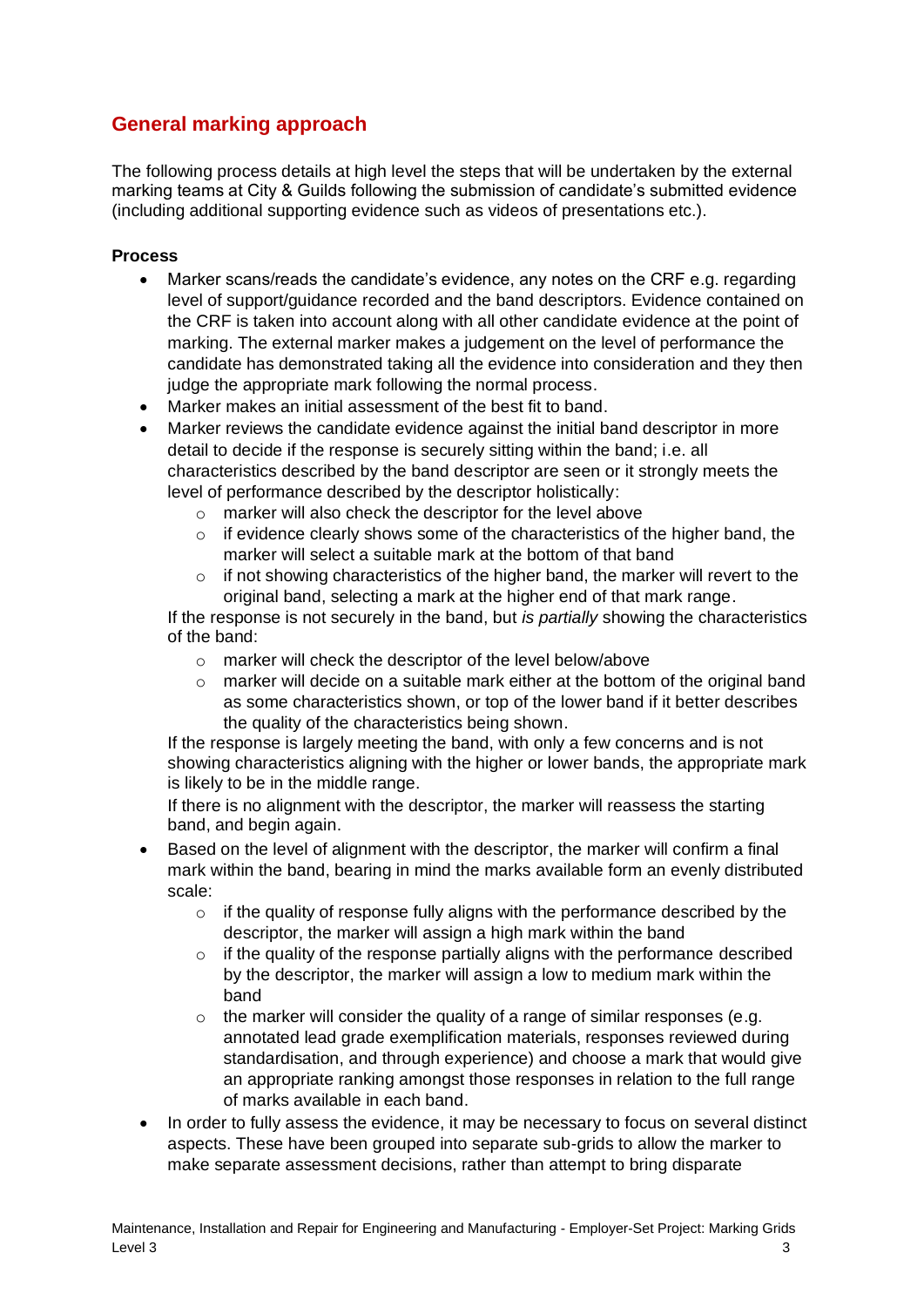elements together as a holistic judgement, to support reliability, validity and manageability for the marker.

• Should a candidate make an error or display a weakness in one task that is further compounded through the inter-dependent nature of the tasks and carry through that error, the marker should penalise the candidate only once. Each task should be considered within the constraints of the marking for the task itself, focusing on the knowledge and skills to be demonstrated in that task. For example, if the candidate does not research suitable DRUPS in task 1, when they get to the presentation task 4 where the solution is presented – the marker should focus on looking at how well the candidate presents the solution they are proposing, i.e. it is the presentation and communication skills that hold the main relevance in this task, rather than further penalising the candidate for a less than optimal DRUPS research and proposal from the initial task 1. Candidates can also use evaluation within later task responses to address issues they have identified.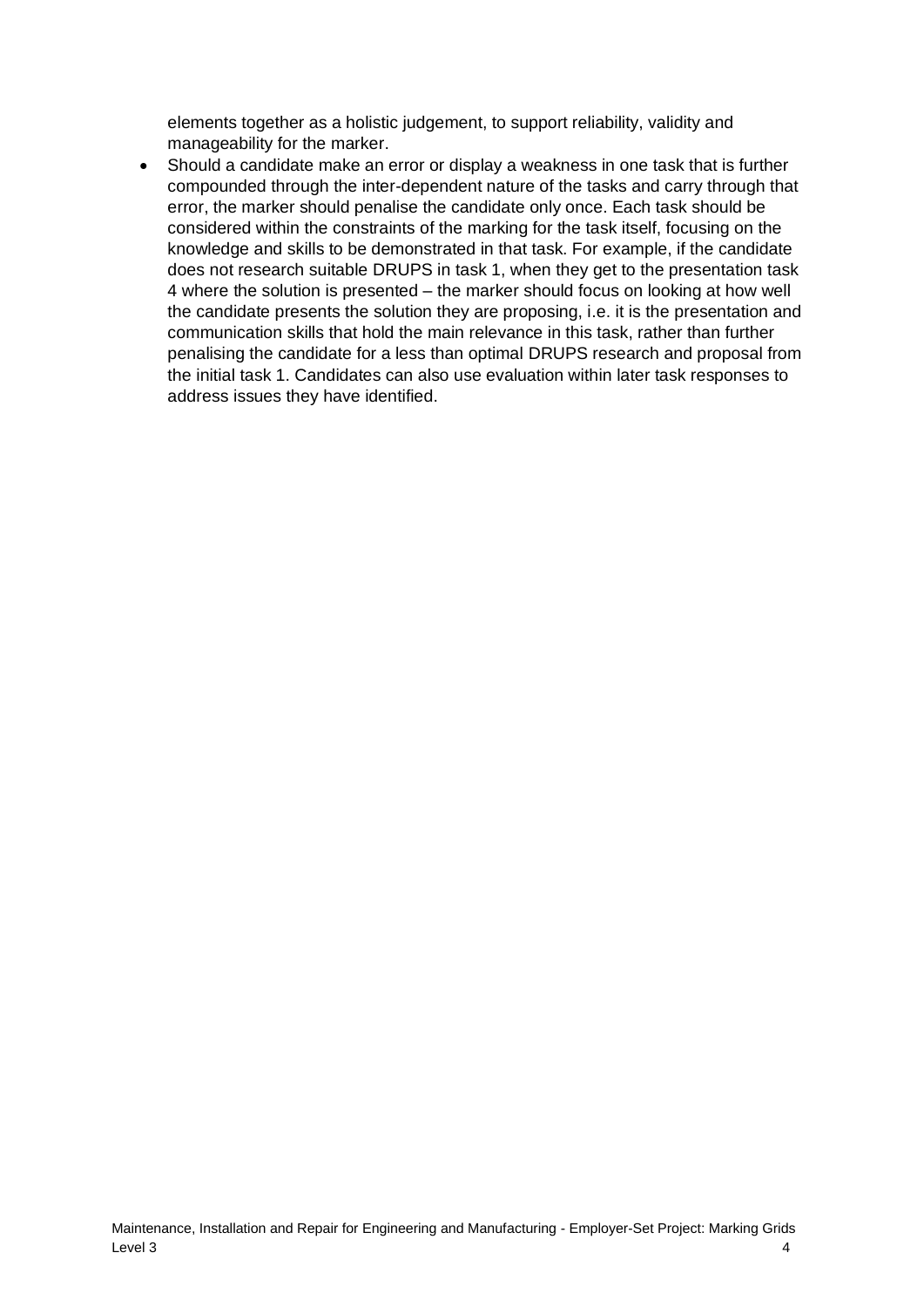# **Assessment objectives**

The Employer-Set Project is assessed against five assessment objectives. The assessment objectives are mapped against each task within the marking grids:

<span id="page-4-0"></span>

| <b>AO Ref</b>                  | <b>Assessment Objective</b>                                                                                                                                                                                                                                                                                                                                                                                                                                                                                                                                                                                                                                                                                                                                                                                                                                                                                                                                                                                                                                                                                                                                                                                                                         |  |  |  |  |  |  |  |
|--------------------------------|-----------------------------------------------------------------------------------------------------------------------------------------------------------------------------------------------------------------------------------------------------------------------------------------------------------------------------------------------------------------------------------------------------------------------------------------------------------------------------------------------------------------------------------------------------------------------------------------------------------------------------------------------------------------------------------------------------------------------------------------------------------------------------------------------------------------------------------------------------------------------------------------------------------------------------------------------------------------------------------------------------------------------------------------------------------------------------------------------------------------------------------------------------------------------------------------------------------------------------------------------------|--|--|--|--|--|--|--|
| AO <sub>1</sub>                | Plan their approach to meeting the project brief.                                                                                                                                                                                                                                                                                                                                                                                                                                                                                                                                                                                                                                                                                                                                                                                                                                                                                                                                                                                                                                                                                                                                                                                                   |  |  |  |  |  |  |  |
| AO <sub>2</sub>                | Apply core knowledge and skills as appropriate:                                                                                                                                                                                                                                                                                                                                                                                                                                                                                                                                                                                                                                                                                                                                                                                                                                                                                                                                                                                                                                                                                                                                                                                                     |  |  |  |  |  |  |  |
| AO <sub>2</sub> a<br>$\bullet$ | o core knowledge                                                                                                                                                                                                                                                                                                                                                                                                                                                                                                                                                                                                                                                                                                                                                                                                                                                                                                                                                                                                                                                                                                                                                                                                                                    |  |  |  |  |  |  |  |
| AO <sub>2</sub> b              | core skills:<br>$\circ$                                                                                                                                                                                                                                                                                                                                                                                                                                                                                                                                                                                                                                                                                                                                                                                                                                                                                                                                                                                                                                                                                                                                                                                                                             |  |  |  |  |  |  |  |
|                                | i) analysing and interpreting – evaluate and confirm the brief with reference to context, objectives and constraints (e.g. requirements,<br>resources, precedents, technical issues, costs, health and safety, regulations, possibilities)<br>ii) planning and preparation – propose and plan key activities, stages, methods, processes, techniques, documentation, resources<br>(including types of tools and equipment) and risk assessments<br>iii) developing responses – propose maintenance, installation and repair processes for achieving specific objectives and quality<br>outcomes, using relevant techniques, and technology, within limits of own authority<br>iv) evaluating and quality assuring – investigate components and systems, to gather and evaluate relevant evidence and data, and<br>to confirm the suitability of processes, actions and outcomes (including quality control and quality assurance activities)<br>v) communication and presentation - record, report, communicate and present plans, proposals, processes, issues, risks and<br>outcomes to both technical and non-technical audiences, across a range of suitable formats and media (e.g. diagrams; physical and<br>digital records, presentations). |  |  |  |  |  |  |  |
| AO <sub>3</sub>                | Select relevant techniques and resources to meet the brief.                                                                                                                                                                                                                                                                                                                                                                                                                                                                                                                                                                                                                                                                                                                                                                                                                                                                                                                                                                                                                                                                                                                                                                                         |  |  |  |  |  |  |  |
| AO <sub>4</sub>                | Use maths, English and digital skills as appropriate:                                                                                                                                                                                                                                                                                                                                                                                                                                                                                                                                                                                                                                                                                                                                                                                                                                                                                                                                                                                                                                                                                                                                                                                               |  |  |  |  |  |  |  |
| AO <sub>4</sub> a              | maths<br>$\circ$                                                                                                                                                                                                                                                                                                                                                                                                                                                                                                                                                                                                                                                                                                                                                                                                                                                                                                                                                                                                                                                                                                                                                                                                                                    |  |  |  |  |  |  |  |
| AO <sub>4</sub> b              | English<br>$\circ$                                                                                                                                                                                                                                                                                                                                                                                                                                                                                                                                                                                                                                                                                                                                                                                                                                                                                                                                                                                                                                                                                                                                                                                                                                  |  |  |  |  |  |  |  |
| AO <sub>4</sub> c<br>$\bullet$ | digital.<br>$\circ$                                                                                                                                                                                                                                                                                                                                                                                                                                                                                                                                                                                                                                                                                                                                                                                                                                                                                                                                                                                                                                                                                                                                                                                                                                 |  |  |  |  |  |  |  |
| AO <sub>5</sub>                | Realise a project outcome and review how well the outcome meets the brief:                                                                                                                                                                                                                                                                                                                                                                                                                                                                                                                                                                                                                                                                                                                                                                                                                                                                                                                                                                                                                                                                                                                                                                          |  |  |  |  |  |  |  |
| AO <sub>5a</sub>               | realise a project outcome – was the right outcome achieved<br>$\circ$                                                                                                                                                                                                                                                                                                                                                                                                                                                                                                                                                                                                                                                                                                                                                                                                                                                                                                                                                                                                                                                                                                                                                                               |  |  |  |  |  |  |  |
| AO <sub>5</sub> b              | review how well the outcome meets the brief, how well was the brief met, the quality of the outcome in relation to the brief.<br>$\circ$                                                                                                                                                                                                                                                                                                                                                                                                                                                                                                                                                                                                                                                                                                                                                                                                                                                                                                                                                                                                                                                                                                            |  |  |  |  |  |  |  |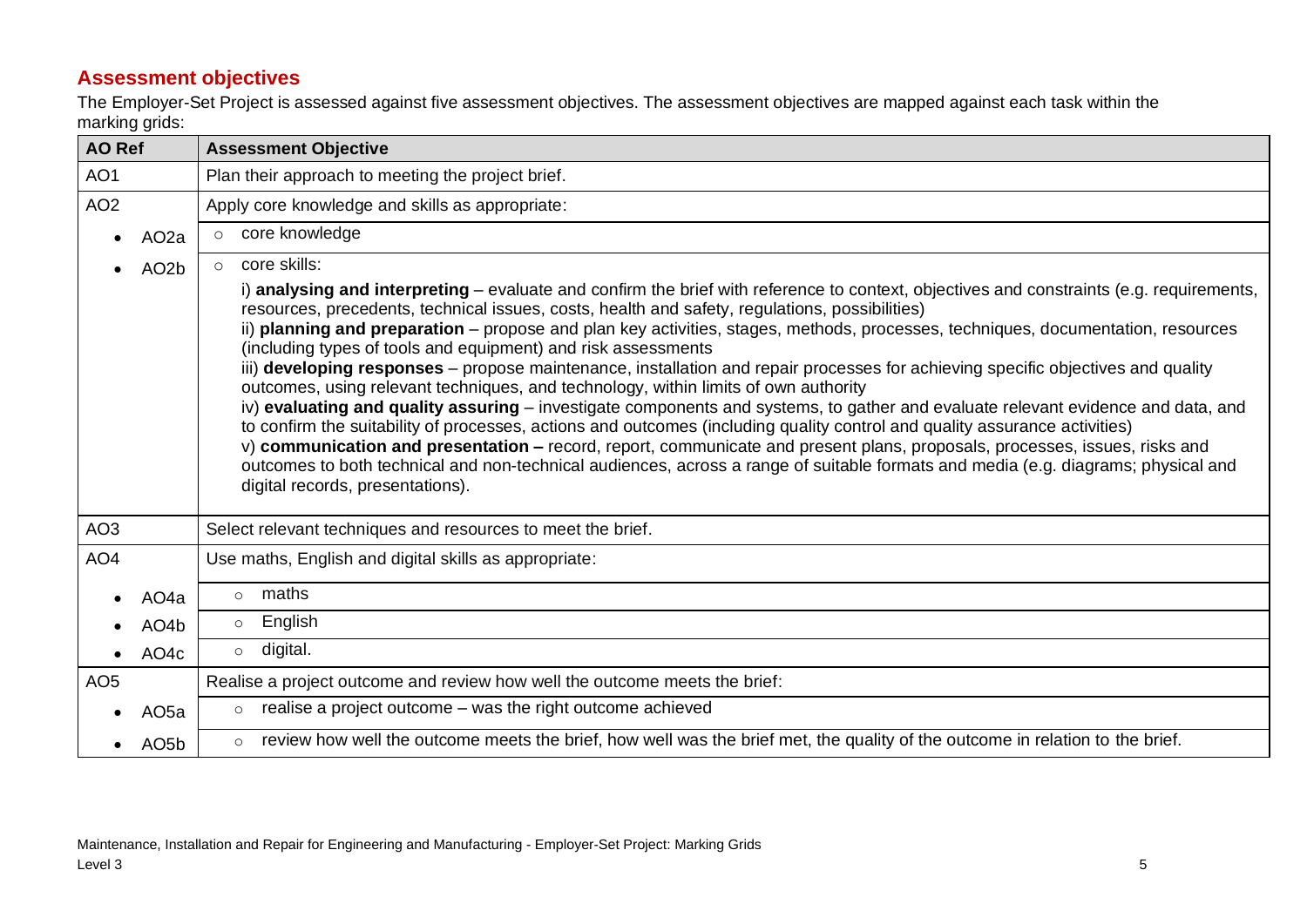### **Employer-Set Project mark distribution**

This table illustrates how the 90 marks for the Employer-Set Project are distributed against the tasks and mapped to each assessment objective. These have been set by subject matter experts and employers and will support the comparability between versions of the Employer-Set Project over time.

| <b>Tasks</b> | <b>AO1</b> | AO <sub>2</sub> a | AO <sub>2</sub> b | AO <sub>3</sub> | AO <sub>5a</sub> | AO5b        | <b>Total</b>   | AO4a | AO4b         | AO4c           |  |
|--------------|------------|-------------------|-------------------|-----------------|------------------|-------------|----------------|------|--------------|----------------|--|
| 1. Research  | 3          | $\mathbf{3}$      | $\,6$             | $\mathfrak{B}$  | $\overline{0}$   | $\mathbf 0$ | 15             |      |              |                |  |
| 2. Report    | 3          | 6                 | $\,6$             | 3               | 3                | 3           | 24             |      |              |                |  |
| 3. Plan      | 3          | 6                 | 6                 | 3               | $\mathbf 0$      | $\mathbf 0$ | 18             | 3    | $\mathbf{3}$ | $\mathfrak{S}$ |  |
| 4. Present   | 3          | 6                 | 6                 | 3               | 3                | 3           | 24             |      |              |                |  |
| Total        | 12         | 21                | 24                | 12              | 6                | 6           | 81             |      | 9            |                |  |
| AO marks     | 12         |                   | 45                | 12              |                  | 12          | $\blacksquare$ |      | 9            |                |  |
| AO %         | 13.3%      |                   | 50%               | 13.3%           |                  | 13.3%       | -              |      | 10%          |                |  |

<span id="page-5-0"></span>NB - AO2 collectively must be at least 50% (i.e. 45 marks).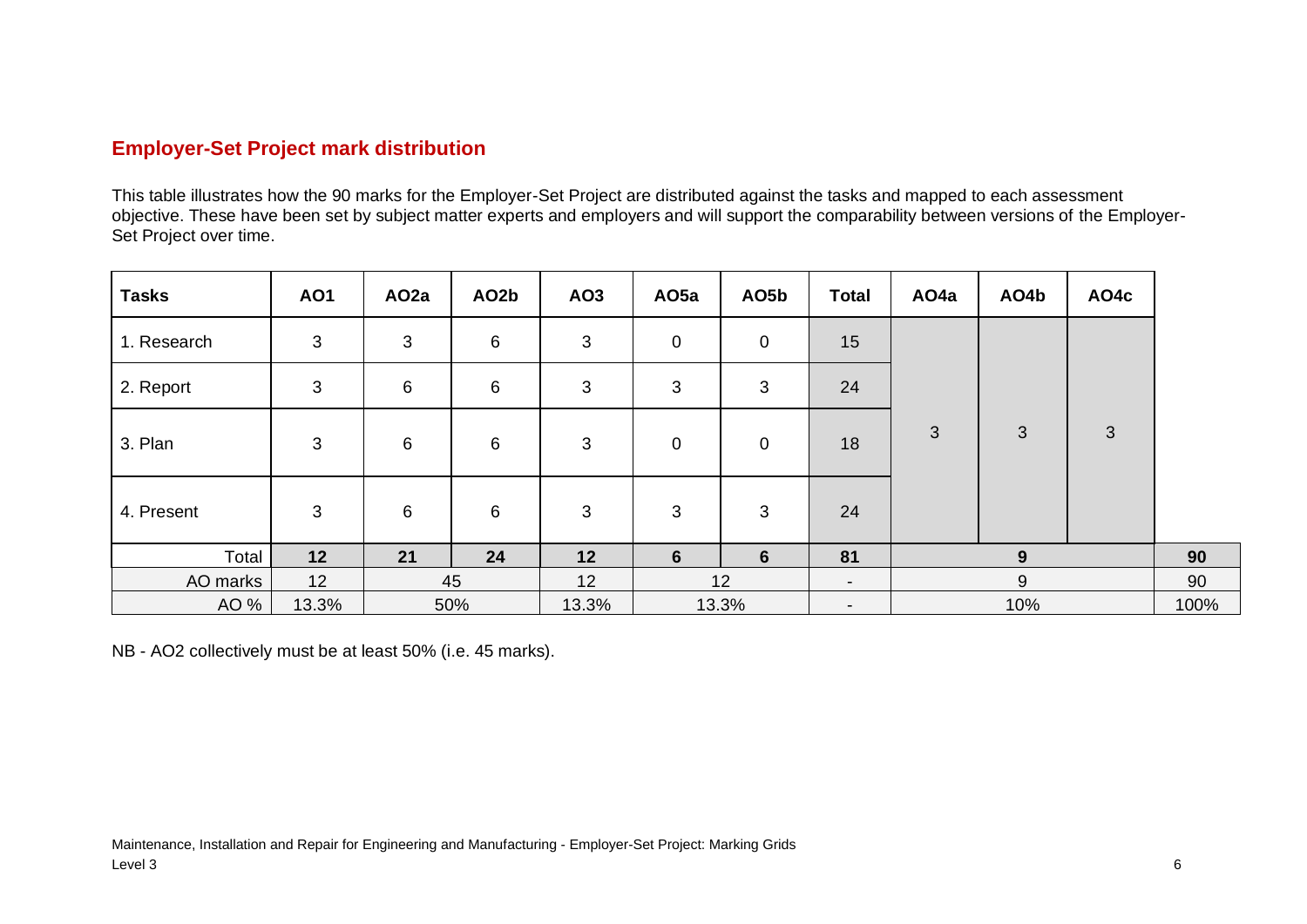# **1. Research**

### **Guidance for markers**

The following evidence must be used to assess performance against this assessment objective:

- technical brief
- research notes
- <span id="page-6-0"></span>• list of references/sources.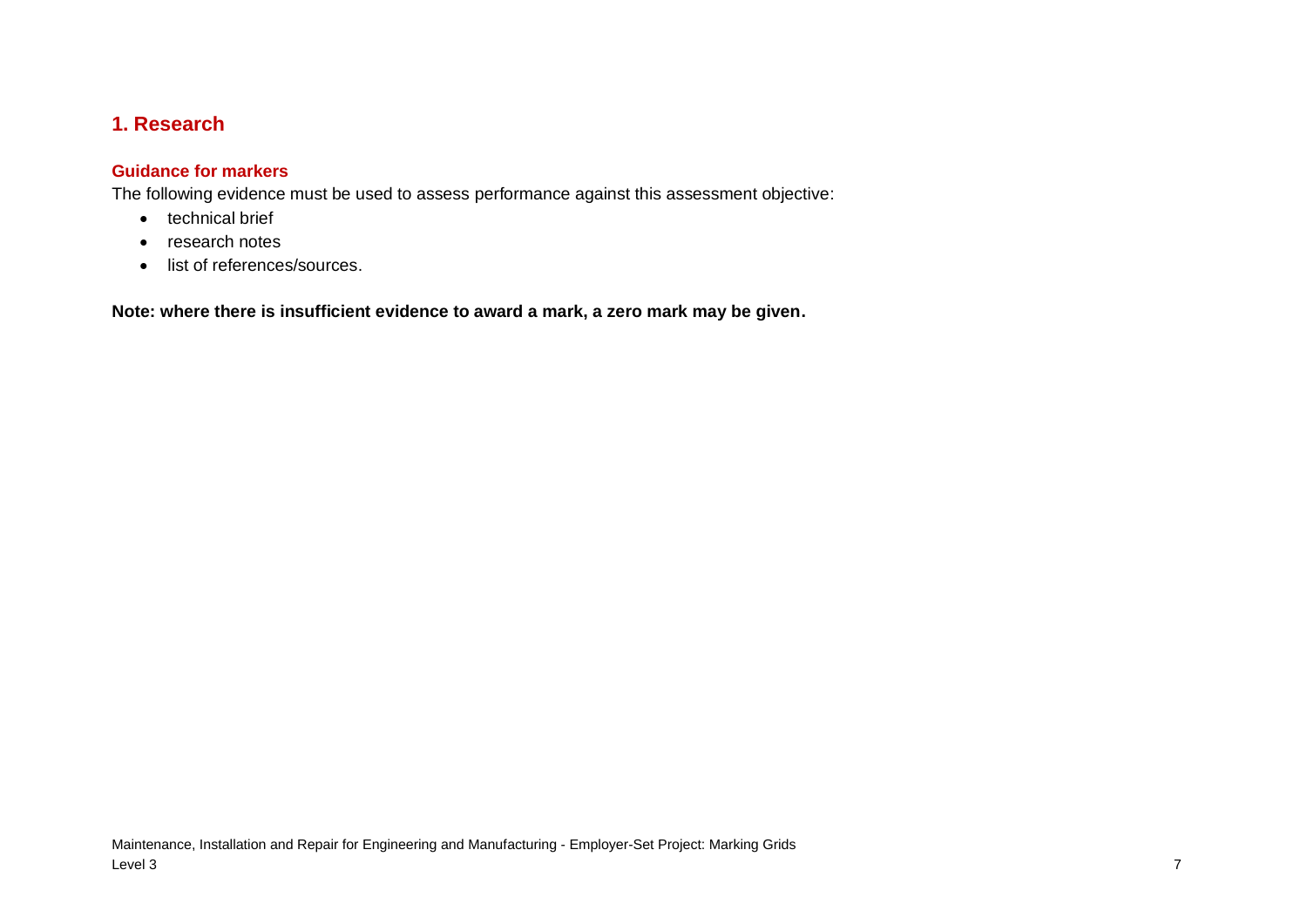|                                             |   | <b>Band 1 descriptor</b>                                                                                                                                                                                                                                                                                                                   |                                                                                        | <b>Band 2 descriptor</b><br><b>Band 3 descriptor</b> |   |   |   |                                                                                                                                                                                                                                                                                                                                                                                                                                                                                                                                                                                                                                                                                                                                                                                                                                                                                                                                                                                                                                                                                                                                                                                                                                                                                               | <b>AOs</b><br>(marks) | <b>Total</b><br>marks<br>available |   |
|---------------------------------------------|---|--------------------------------------------------------------------------------------------------------------------------------------------------------------------------------------------------------------------------------------------------------------------------------------------------------------------------------------------|----------------------------------------------------------------------------------------|------------------------------------------------------|---|---|---|-----------------------------------------------------------------------------------------------------------------------------------------------------------------------------------------------------------------------------------------------------------------------------------------------------------------------------------------------------------------------------------------------------------------------------------------------------------------------------------------------------------------------------------------------------------------------------------------------------------------------------------------------------------------------------------------------------------------------------------------------------------------------------------------------------------------------------------------------------------------------------------------------------------------------------------------------------------------------------------------------------------------------------------------------------------------------------------------------------------------------------------------------------------------------------------------------------------------------------------------------------------------------------------------------|-----------------------|------------------------------------|---|
| Task 1                                      | 1 | $\mathbf{2}$                                                                                                                                                                                                                                                                                                                               | 3                                                                                      | 4                                                    | 5 | 6 | 7 | 8                                                                                                                                                                                                                                                                                                                                                                                                                                                                                                                                                                                                                                                                                                                                                                                                                                                                                                                                                                                                                                                                                                                                                                                                                                                                                             | 9                     | <b>AO1</b>                         | 9 |
| <b>Research</b>                             |   |                                                                                                                                                                                                                                                                                                                                            | <b>Indicative Content - Sample version</b>                                             |                                                      |   |   |   |                                                                                                                                                                                                                                                                                                                                                                                                                                                                                                                                                                                                                                                                                                                                                                                                                                                                                                                                                                                                                                                                                                                                                                                                                                                                                               |                       | (3)                                |   |
| (Planning,<br>core<br>knowledge,            |   | AO1 - The candidate has planned their research. This may be evidenced in the coherence of structure<br>of the technical brief and research notes and also in their details of research approach and how they<br>planned their research. The consistency of coverage of the technical brief in relation to required<br>aspects of the task. |                                                                                        |                                                      |   |   |   |                                                                                                                                                                                                                                                                                                                                                                                                                                                                                                                                                                                                                                                                                                                                                                                                                                                                                                                                                                                                                                                                                                                                                                                                                                                                                               |                       |                                    |   |
| selecting<br>techniques<br>and<br>resource) |   |                                                                                                                                                                                                                                                                                                                                            | environment, systems and equipment.<br>consideration of tolerances and specifications. |                                                      |   |   |   | AO2a - The candidate's confidence and appropriateness of use of terminology within the technical brief.<br>The accuracy of the brief content in relation to sources. Evidence of the candidate narrowing and<br>refining the product design specification given in task 1. Candidates provided details on research of<br>technology in order to meet the design specification supplied by the client - to include systems selected,<br>specifications of systems, pricing, manufacturers and suppliers and installation, commissioning/testing<br>requirements. Research on current installations within similar manufacturing environments where such<br>designs have been produced and installed and commissioned, considering advantages and limitations<br>of the current installations. Detail of health and safety considerations related to the designing,<br>AO3 - The candidate's selected techniques and resources to meet the brief and their relevance. The<br>clarity of solutions and how closely and clearly they are derived from brief guidance and researched<br>information. Included relevant data and documentation required such as sketches, diagrams, CAD<br>technical drawings, circuit diagrams/schematics, images etc. List of costing and calculations, including |                       | AO3<br>(3)                         |   |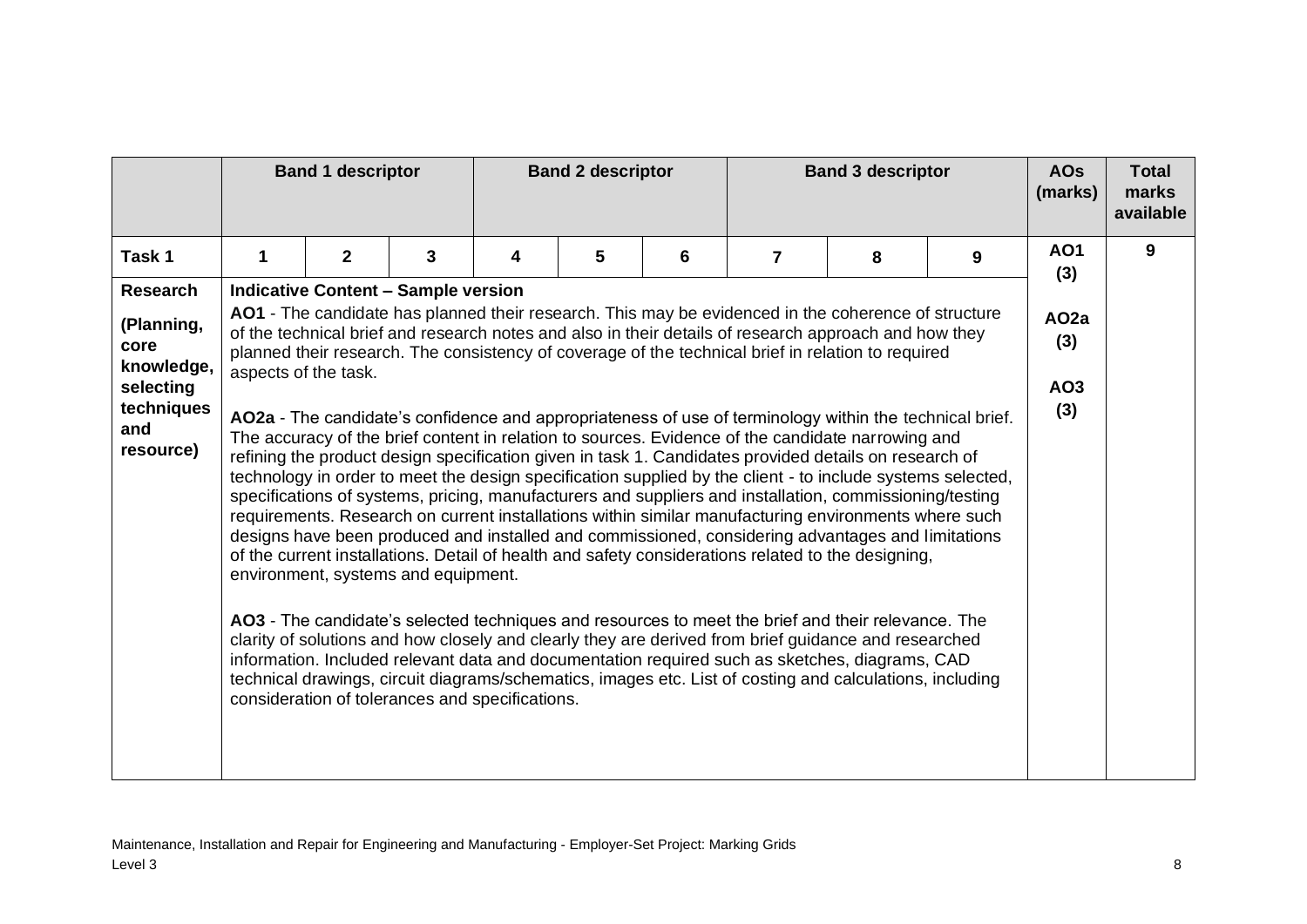| <b>Band 1 descriptor</b>                                                                                                             | <b>Band 2 descriptor</b>                                                                                                                                                  | <b>Band 3 descriptor</b>                                                                                                                                                                                          | <b>AOs</b><br>(marks) | <b>Total</b><br>marks<br>available |
|--------------------------------------------------------------------------------------------------------------------------------------|---------------------------------------------------------------------------------------------------------------------------------------------------------------------------|-------------------------------------------------------------------------------------------------------------------------------------------------------------------------------------------------------------------|-----------------------|------------------------------------|
| <b>Marking descriptors - All versions</b>                                                                                            |                                                                                                                                                                           |                                                                                                                                                                                                                   |                       |                                    |
| Some evidence of a<br>planned approach to<br>research. (AO1)                                                                         | Approach to research and<br>collation of information shows<br>planning and consistency.<br>(AO1)                                                                          | Brief requirements are considered<br>consistently throughout the<br>research and information collation<br>- clear evidence of methodical and<br>thorough approach to research and<br>information gathering. (AO1) |                       |                                    |
| Some elements of core<br>knowledge referenced but<br>focus may be imbalanced<br>and more focused on one<br>area than another. (AO2a) | Core knowledge applied in<br>most areas of the brief<br>requirements for example in<br>relation to technology,<br>regulations and development<br>of initial ideas. (AO2a) | Core knowledge applied in all areas<br>of the brief requirements including -<br>technology, regulation etc, and idea<br>summation. (AO2a)                                                                         |                       |                                    |
| Research techniques and<br>resources clear as part of<br>evidence submission.<br>(AO3)                                               | Evidence of a range of<br>techniques and resources<br>used and referenced, with<br>different source types<br>considered. (AO3)                                            | Evidence of comprehensive<br>research techniques, use of<br>resources, and full range of<br>sources. All sources fully detailed<br>and presented fully and<br>consistently. (AO3)                                 |                       |                                    |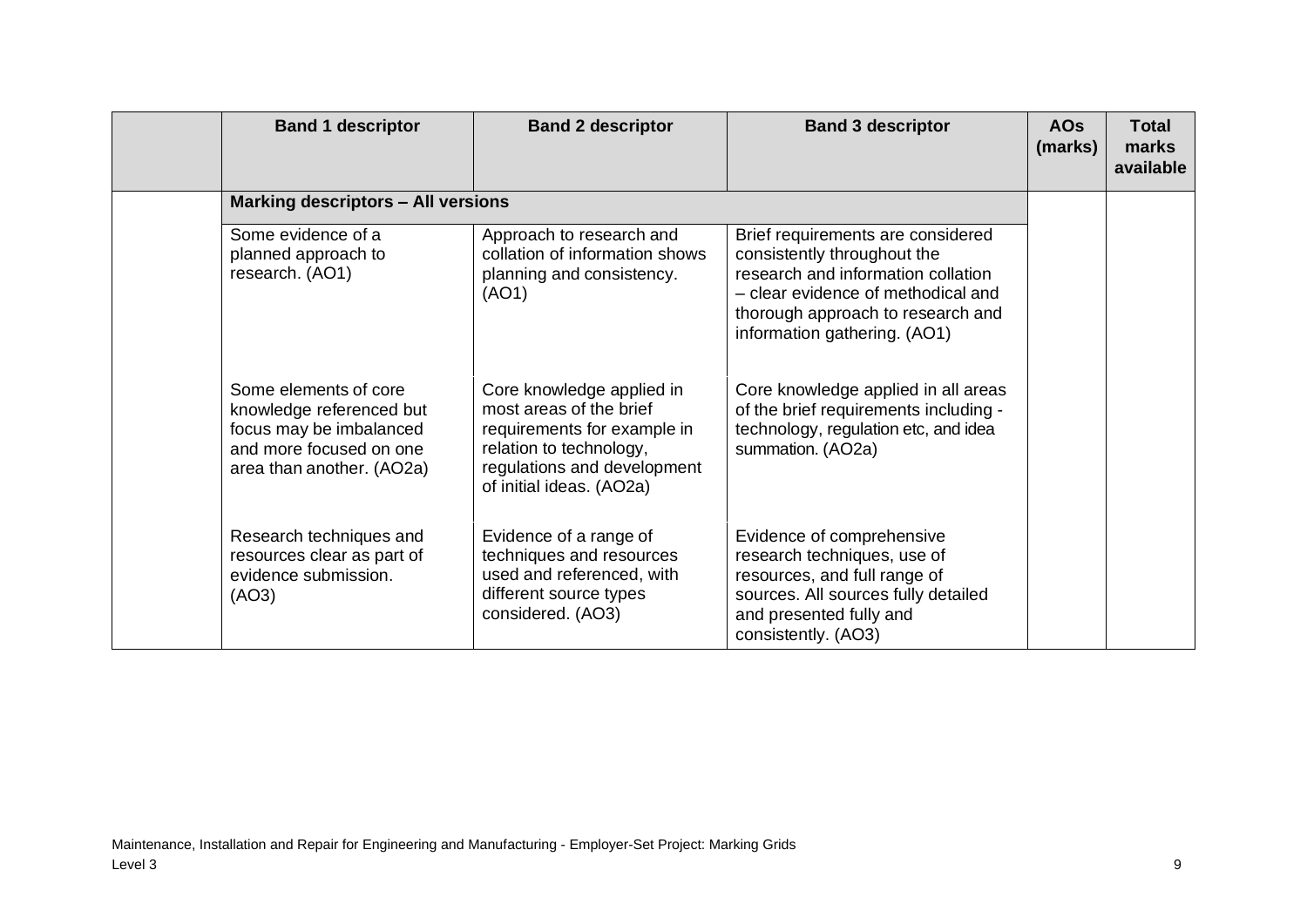|                                  |                                                                                                                                                                                                                                                                                                                                                                                                                                                                                                                                                                                                                                                                       | <b>Band 1 descriptor</b>                  |                                                                                                                                                   | <b>Band 2 descriptor</b> | <b>Band 3 descriptor</b>                                                | <b>AOs</b><br>(marks)                                               | <b>Total</b><br>marks<br>available |   |
|----------------------------------|-----------------------------------------------------------------------------------------------------------------------------------------------------------------------------------------------------------------------------------------------------------------------------------------------------------------------------------------------------------------------------------------------------------------------------------------------------------------------------------------------------------------------------------------------------------------------------------------------------------------------------------------------------------------------|-------------------------------------------|---------------------------------------------------------------------------------------------------------------------------------------------------|--------------------------|-------------------------------------------------------------------------|---------------------------------------------------------------------|------------------------------------|---|
| Task 1                           |                                                                                                                                                                                                                                                                                                                                                                                                                                                                                                                                                                                                                                                                       | 2                                         | 3                                                                                                                                                 | 4                        | 5                                                                       | 6                                                                   | AO <sub>2</sub> b<br>(6)           | 6 |
| <b>Research</b><br>(Core skills) | <b>Indicative Content – Sample version</b><br>AO2b - The candidate's demonstration of judgement and reasoning in relation to the review of the<br>requirements from the brief and the content within the report. The candidate's effectiveness of<br>communication of requirements for DRUPS options as outlined in the brief – clarity and<br>conciseness of response. Expression of ideas in written evaluation and level to which they are<br>supported e.g. through inclusion of images and level of referencing to sources. Evidence of<br>planning in technical brief in terms of consistency and balance of response (time spent consistently<br>on elements). |                                           |                                                                                                                                                   |                          |                                                                         |                                                                     |                                    |   |
|                                  |                                                                                                                                                                                                                                                                                                                                                                                                                                                                                                                                                                                                                                                                       | <b>Marking descriptors - All versions</b> |                                                                                                                                                   |                          |                                                                         |                                                                     |                                    |   |
|                                  | Some basic elements of core<br>skills drawn on and evidenced<br>within task response - limited<br>use of skills in relation to brief<br>requirements. (AO2b)                                                                                                                                                                                                                                                                                                                                                                                                                                                                                                          |                                           | A range of core skills applied<br>and evidenced consistently in<br>task response in relation to<br>different elements of project<br>brief. (AO2b) |                          | and comprehensively<br>- full range of core skills<br>evidenced. (AO2b) | Core skills applied consistently<br>throughout task completion with |                                    |   |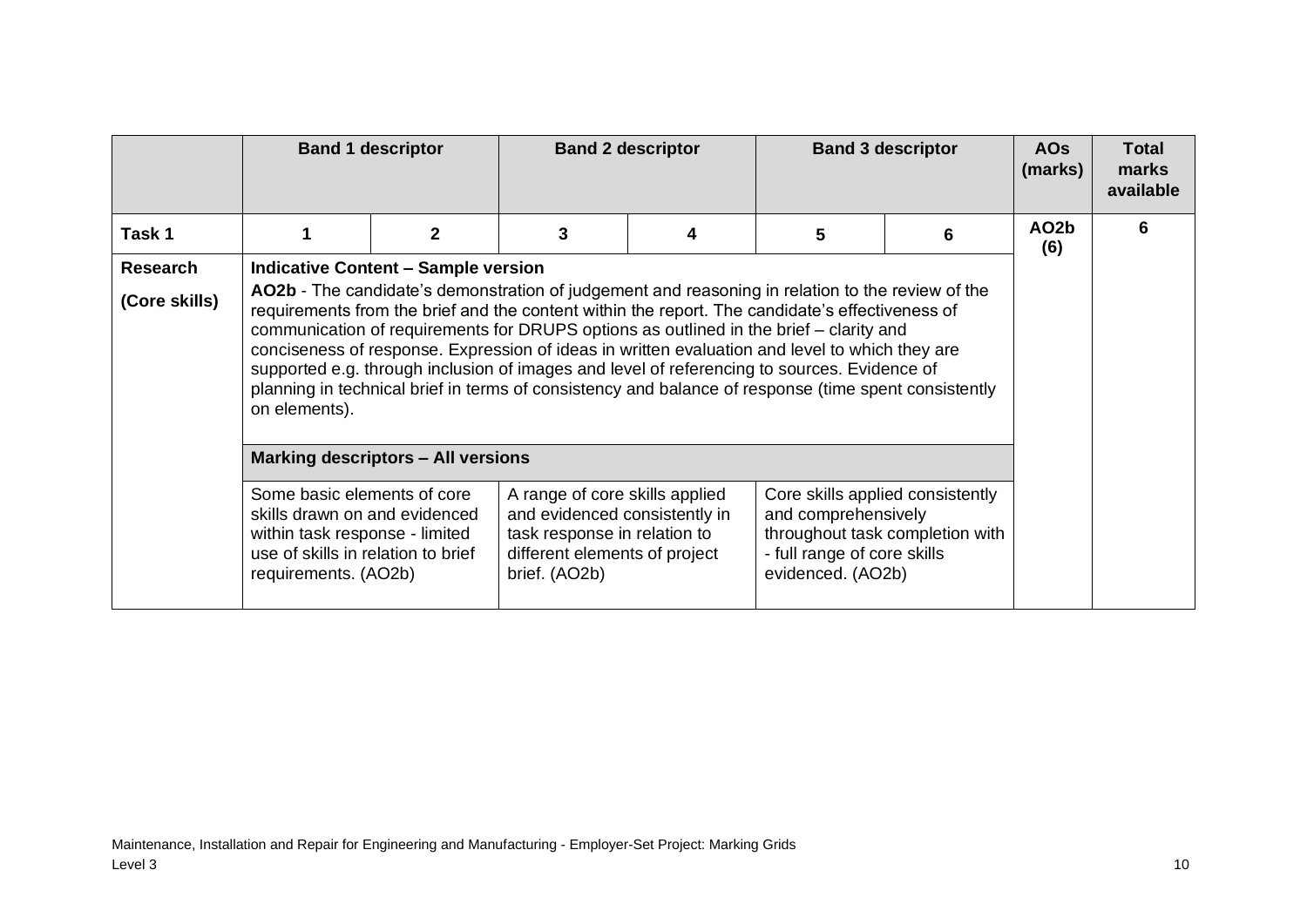# **2. Report**

### **Guidance for markers**

The following evidence must be used to assess performance against this assessment objective:

- written report
- <span id="page-10-0"></span>• drawings.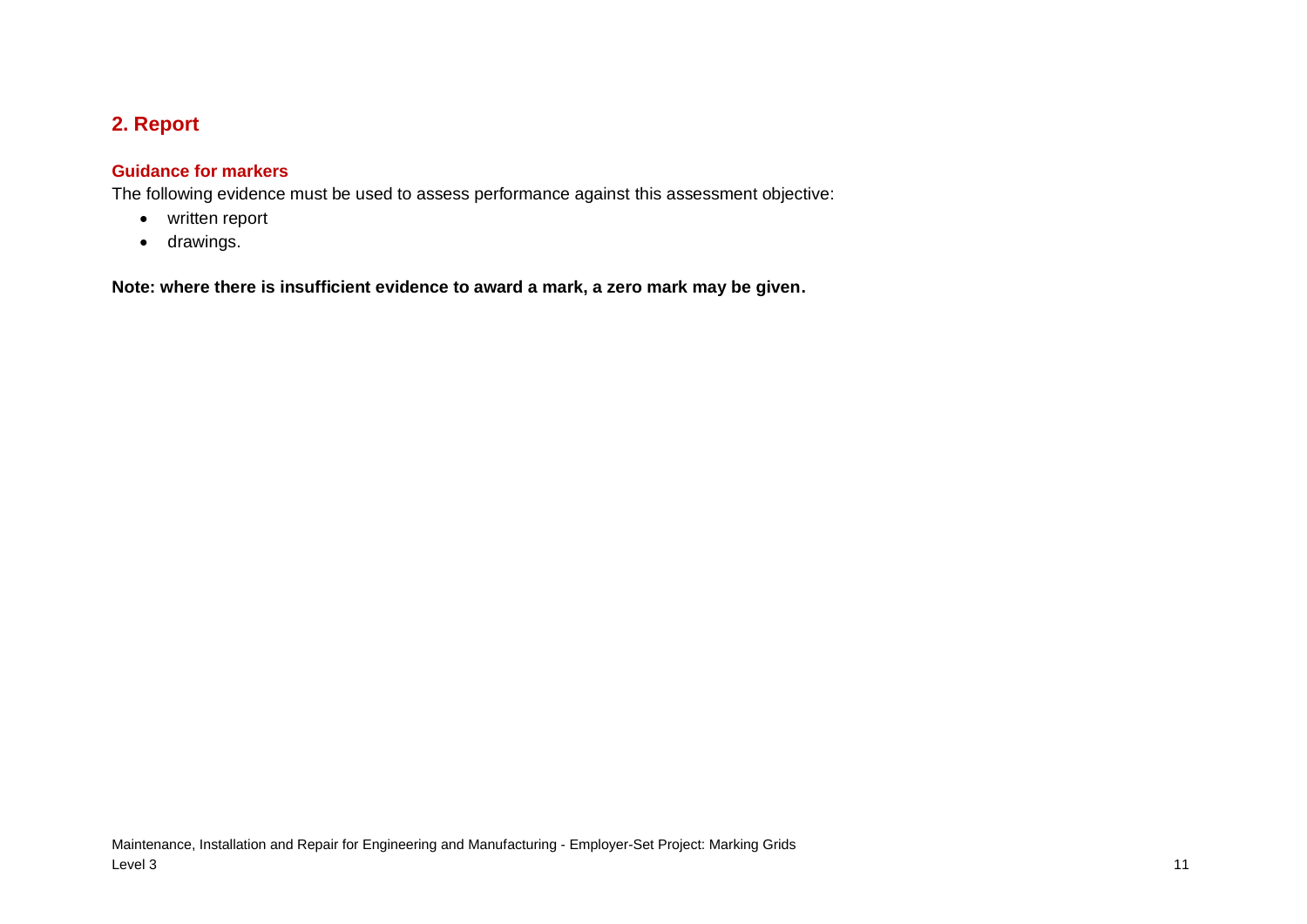|                                                             | <b>Band 1 descriptor</b> |                                                                                         |   | <b>Band 2 descriptor</b>                                                                                                                                                                                                                                                                                                                                                                                                                                                                                                                                                                                                                                                                                                                                                                                                                                                                                                                                                                                                              |   | <b>Band 3 descriptor</b> | <b>AOs</b><br>(marks) | <b>Total</b><br>marks<br>available |
|-------------------------------------------------------------|--------------------------|-----------------------------------------------------------------------------------------|---|---------------------------------------------------------------------------------------------------------------------------------------------------------------------------------------------------------------------------------------------------------------------------------------------------------------------------------------------------------------------------------------------------------------------------------------------------------------------------------------------------------------------------------------------------------------------------------------------------------------------------------------------------------------------------------------------------------------------------------------------------------------------------------------------------------------------------------------------------------------------------------------------------------------------------------------------------------------------------------------------------------------------------------------|---|--------------------------|-----------------------|------------------------------------|
| Task 2                                                      | 1                        | $\mathbf{2}$                                                                            | 3 | 4                                                                                                                                                                                                                                                                                                                                                                                                                                                                                                                                                                                                                                                                                                                                                                                                                                                                                                                                                                                                                                     | 5 | 6                        | AO1 (3)               | 6                                  |
| Report<br>(Planned<br>approach,<br>selecting<br>techniques) | submitted evidence.      | <b>Indicative Content - Sample version</b><br>industry practices and e.g. use of scale. |   | AO1 - The candidate will have planned their report and drawings. This will be evidenced in the<br>layout and annotation of drawings. Efficiency of planning in the consistency and balance of<br>coverage of points. Also, level of detail provided of any assumptions related to the DRUPS points<br>detailed in the task. How clearly the candidate has planned and fitted the different elements of the<br>client brief together to produce a believable and realistic response. The balance to the level/amount<br>of detail included in report/drawings and content/detail and the use of layout, space etc in the<br>AO3 - Drawing/sketches/annotated diagram indicates location of parts, connections of components<br>and relevant equipment – use of symbols, abbreviations and annotations clearly and in line with<br>industry standards. Sketches/drawings of positioning and mechanical/electrical connections of the<br>components and equipment. How closely drawings and their components (annotations etc) relate to |   |                          | AO3(3)                |                                    |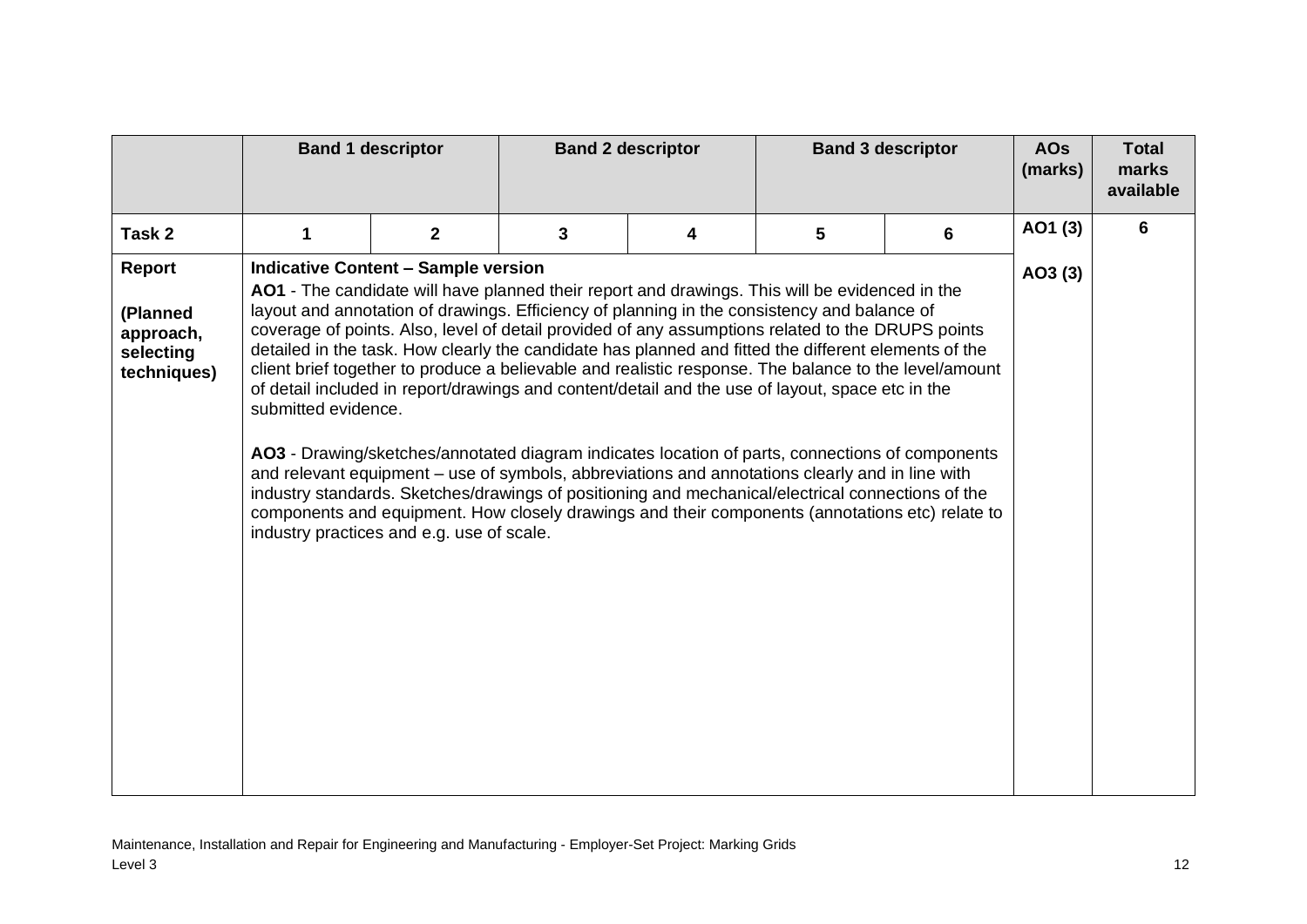| <b>Marking descriptors - All versions</b>                                                                                |                                                                                                                             |                                                                                                                                                                                |  |
|--------------------------------------------------------------------------------------------------------------------------|-----------------------------------------------------------------------------------------------------------------------------|--------------------------------------------------------------------------------------------------------------------------------------------------------------------------------|--|
| Some evidence of a planned<br>approach to task, response<br>may lack detail and drawing<br>information. (AO1)            | Approach to report and<br>drawings is planned, organised<br>and complete. (AO1)                                             | Approach to report and<br>drawings fully comprehensive<br>and in line with standard<br>industry practices. (AO1)                                                               |  |
| Some relevant techniques used<br>in the preparation and<br>presentation of drawings and<br>associated information. (AO3) | Relevant techniques used<br>throughout the preparation and<br>presentation of drawings and<br>associated information. (AO3) | Preparation and presentation of<br>drawings and associated<br>information is fully in line with<br>industry conventions showing<br>the use of all correct<br>techniques. (AO3) |  |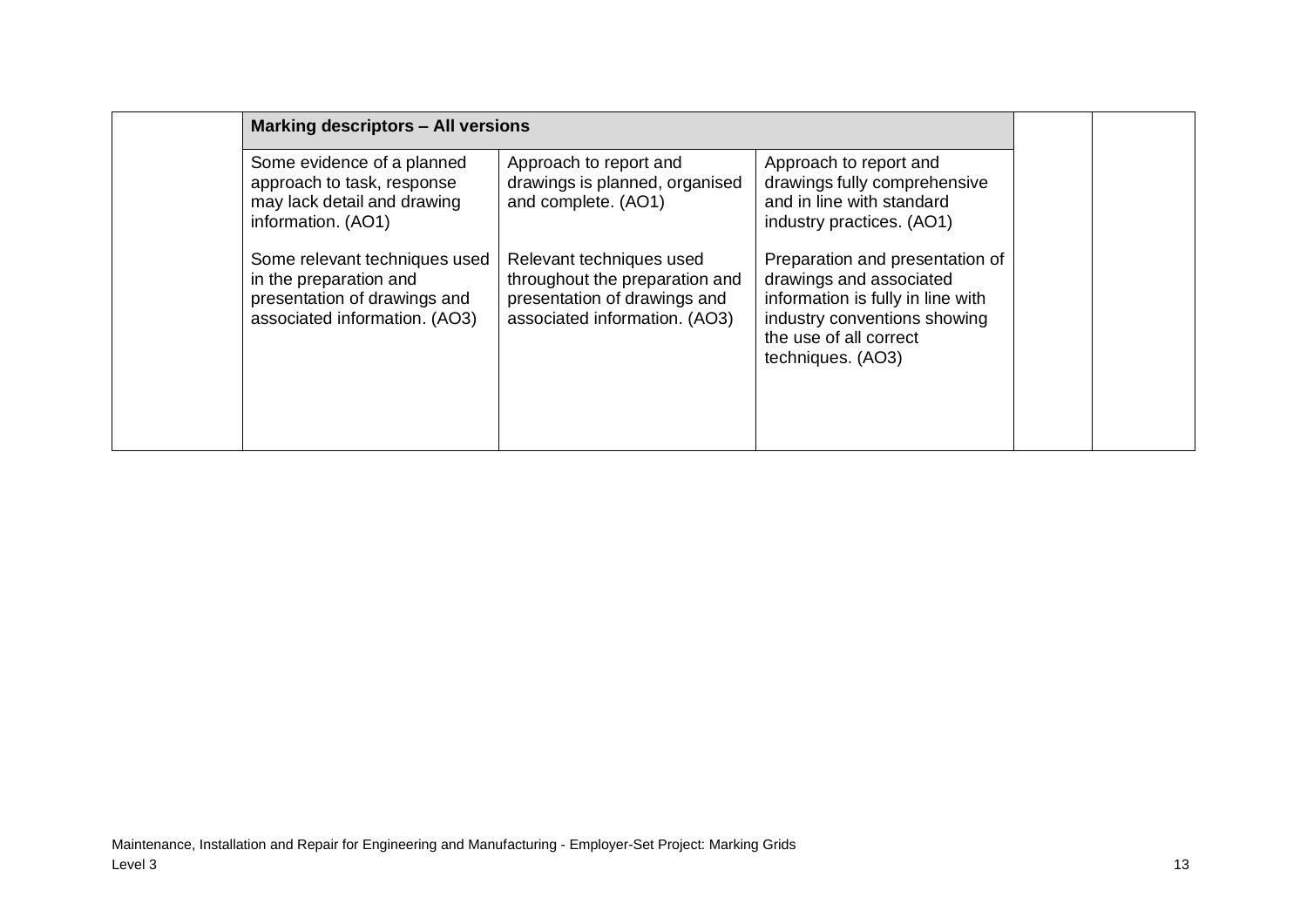|                                      |                               | <b>Band 1 descriptor</b>                   |   | <b>Band 2 descriptor</b>                                                                                                                                                                                                                                                                                                                                                                                                                                                                                                                                                                                           |   | <b>Band 3 descriptor</b> | <b>AOs</b><br>(marks)   | <b>Total</b><br>marks<br>available |
|--------------------------------------|-------------------------------|--------------------------------------------|---|--------------------------------------------------------------------------------------------------------------------------------------------------------------------------------------------------------------------------------------------------------------------------------------------------------------------------------------------------------------------------------------------------------------------------------------------------------------------------------------------------------------------------------------------------------------------------------------------------------------------|---|--------------------------|-------------------------|------------------------------------|
| Task 2                               | 1                             | $\mathbf{2}$                               | 3 | 4                                                                                                                                                                                                                                                                                                                                                                                                                                                                                                                                                                                                                  | 5 | 6                        | AO <sub>2a</sub><br>(6) | 6                                  |
| <b>Report</b><br>(Core<br>knowledge) | line with industry standards. | <b>Indicative Content - Sample version</b> |   | AO2a - The candidate will apply core knowledge to the preparation of drawings. This will be<br>evidenced by the choice of language used in any text on the annotations etc, its technical level and<br>consistency with the intended audience. The solutions proposed, how well they meet industry<br>guidance, have the potential to be implemented and their technical sense and level of consideration<br>of safety factors. Drawing/sketches/annotated diagram indicates location of parts, connections of<br>components and relevant equipment - use of symbols, abbreviations and annotations clearly and in |   |                          |                         |                                    |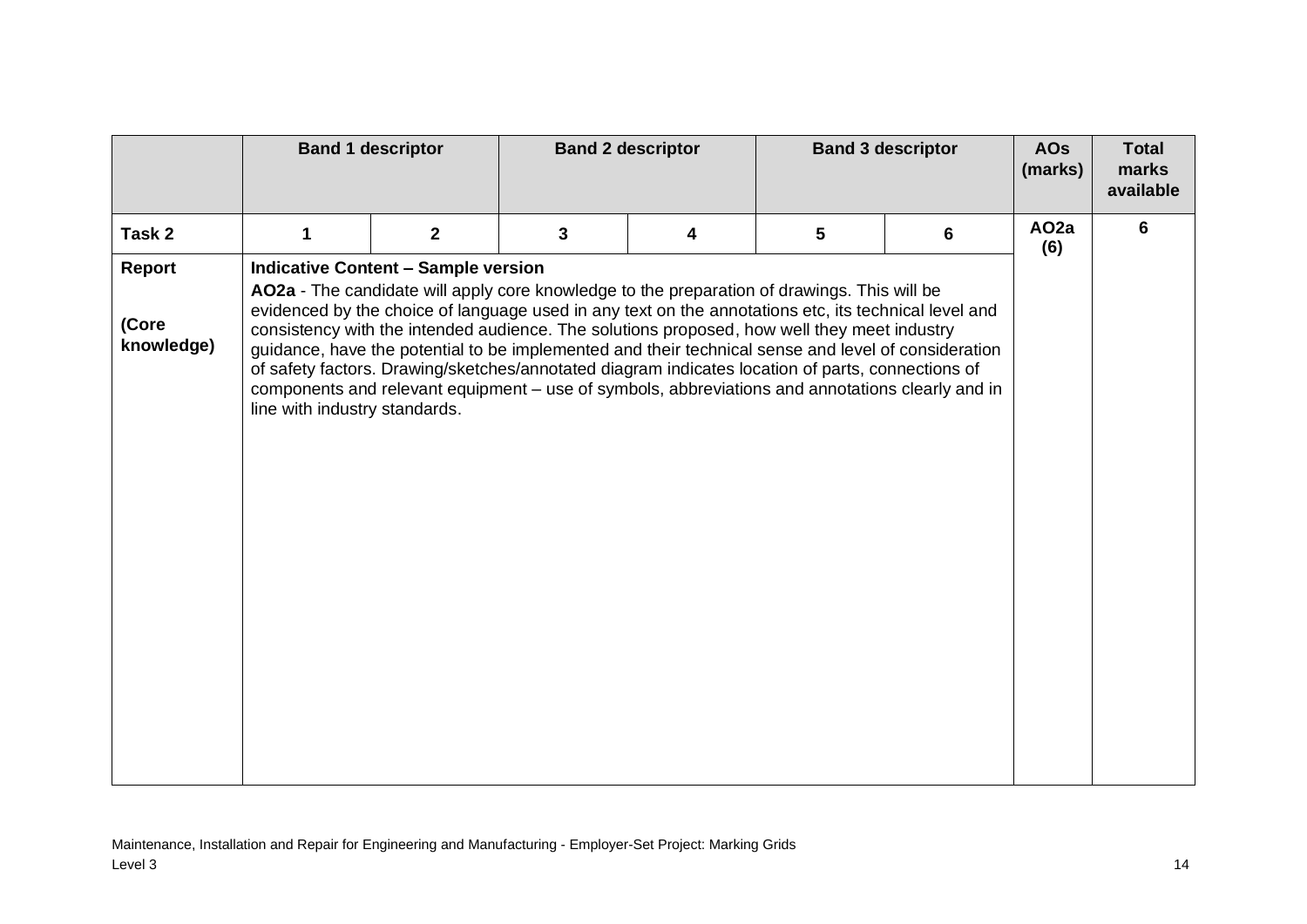| <b>Band 1 descriptor</b>                                                                                                                                                                                                             | <b>Band 2 descriptor</b>                                                                                                                                                                     | <b>Band 3 descriptor</b>                                                                                                           | <b>AOs</b><br>(marks) | Total<br>marks<br>available |
|--------------------------------------------------------------------------------------------------------------------------------------------------------------------------------------------------------------------------------------|----------------------------------------------------------------------------------------------------------------------------------------------------------------------------------------------|------------------------------------------------------------------------------------------------------------------------------------|-----------------------|-----------------------------|
| <b>Marking descriptors - All versions</b>                                                                                                                                                                                            |                                                                                                                                                                                              |                                                                                                                                    |                       |                             |
| Some elements of core<br>knowledge drawn on and<br>evidenced - limited<br>comprehension of knowledge<br>in relation to brief requirements<br>e.g. brief requirements omitted<br>indicating lack of knowledge of<br>that area. (AO2a) | Knowledge from across the<br>core applied and evident in<br>relation to different elements of<br>project brief. (AO2a)                                                                       | Core knowledge applied<br>consistently throughout<br>response with minimal<br>technical inaccuracies. (AO2a)                       |                       |                             |
| Some links to the application of<br>core knowledge to support<br>judgements, but connections<br>are not always clear and<br>accurate. (AO2a)                                                                                         | Links to the application of core<br>knowledge to justify and<br>support judgements, but with<br>some gaps or inaccuracies.<br>Concepts explained/referenced<br>clearly and correctly. (AO2a) | Connections between elements<br>of core knowledge exploited to<br>strengthen arguments and<br>demonstrate understanding.<br>(AO2a) |                       |                             |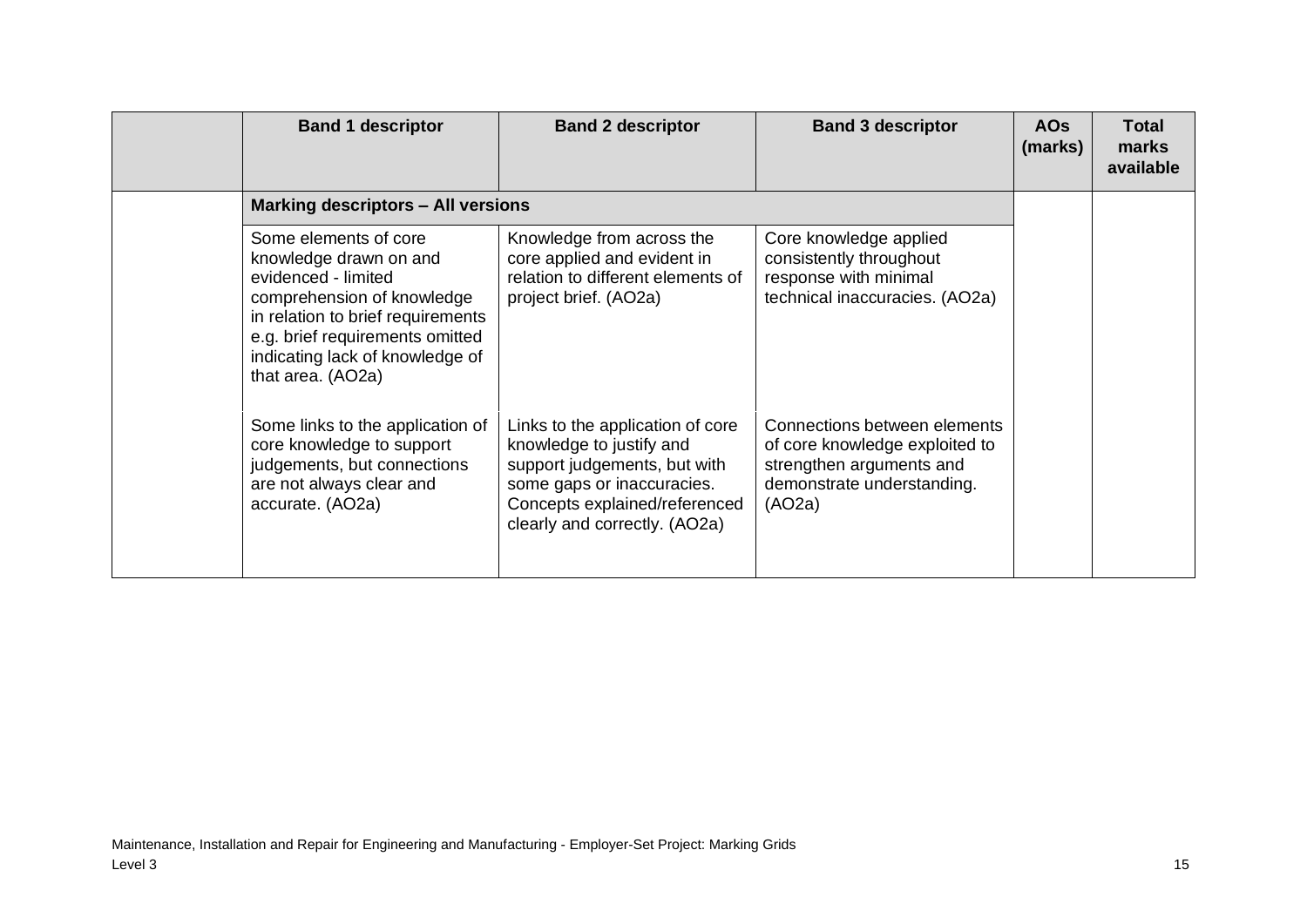|                                |                                                                                                                                                                                                                                                                                                                                                                                                                                     | <b>Band 1 descriptor</b> |                                                                                                                                                                                                                                         | <b>Band 2 descriptor</b> |                                                                                                                 | <b>Band 3 descriptor</b>        | <b>AOs</b><br>(marks)    | <b>Total</b><br>marks<br>available |
|--------------------------------|-------------------------------------------------------------------------------------------------------------------------------------------------------------------------------------------------------------------------------------------------------------------------------------------------------------------------------------------------------------------------------------------------------------------------------------|--------------------------|-----------------------------------------------------------------------------------------------------------------------------------------------------------------------------------------------------------------------------------------|--------------------------|-----------------------------------------------------------------------------------------------------------------|---------------------------------|--------------------------|------------------------------------|
| Task 2                         | 1                                                                                                                                                                                                                                                                                                                                                                                                                                   | $\overline{2}$           | 3                                                                                                                                                                                                                                       | 4                        | 5                                                                                                               | 6                               | AO <sub>2</sub> b<br>(6) | 6                                  |
| <b>Report</b><br>(Core skills) | <b>Indicative Content - Sample version</b><br>AO2b - The candidate's incorporation of the required aspects in the response - use of logical and<br>synergised approach to requirements. Use of proportion within drawings - Use of dimension and<br>annotations on drawings. How well drawings and associated annotations communicate the<br>positioning and mechanical/electrical connections of the components and equipment etc. |                          |                                                                                                                                                                                                                                         |                          |                                                                                                                 |                                 |                          |                                    |
|                                | <b>Marking descriptors - All versions</b>                                                                                                                                                                                                                                                                                                                                                                                           |                          |                                                                                                                                                                                                                                         |                          |                                                                                                                 |                                 |                          |                                    |
|                                | Some elements of core skills<br>drawn on and evidenced within<br>task response - limited use of<br>skills in relation to brief<br>requirements. (AO2b)<br>Response has limited logic and<br>shows superficial coherence<br>between different aspects of<br>the brief. (AO2b)                                                                                                                                                        |                          | A range of core skills applied<br>and evident in task response in<br>relation to different elements of<br>project brief. (AO2b)<br>Response is logical and shows<br>some coherence between<br>different aspects of the brief.<br>(AO2b) |                          | Core skills applied consistently<br>- full range of core skills<br>evidenced. (AO2b)                            | throughout task completion with |                          |                                    |
|                                |                                                                                                                                                                                                                                                                                                                                                                                                                                     |                          |                                                                                                                                                                                                                                         |                          | Response is logical and<br>demonstrates detailed<br>coherence between different<br>aspects of the brief. (AO2b) |                                 |                          |                                    |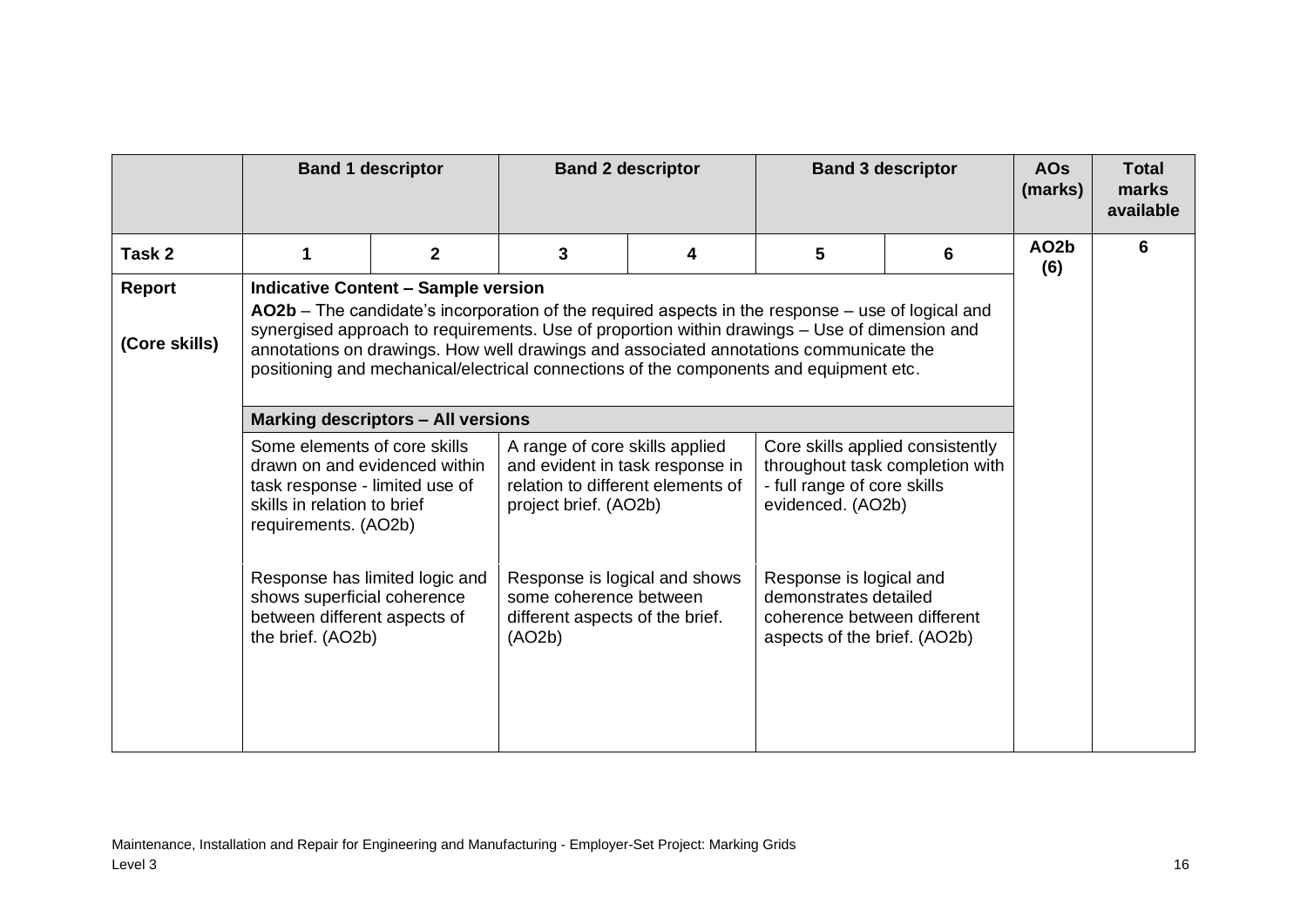|                                            |                                                                                                                                                                                                                                                                                                                                                                                                                                                                                                                                                                                                                                                                                                                                                                                              | <b>Band 1 descriptor</b>                   |                                                                                                                                | <b>Band 2 descriptor</b> |                                                                                                                             | <b>Band 3 descriptor</b>       | <b>AOs</b><br>(marks)   | <b>Total</b><br>marks<br>available |
|--------------------------------------------|----------------------------------------------------------------------------------------------------------------------------------------------------------------------------------------------------------------------------------------------------------------------------------------------------------------------------------------------------------------------------------------------------------------------------------------------------------------------------------------------------------------------------------------------------------------------------------------------------------------------------------------------------------------------------------------------------------------------------------------------------------------------------------------------|--------------------------------------------|--------------------------------------------------------------------------------------------------------------------------------|--------------------------|-----------------------------------------------------------------------------------------------------------------------------|--------------------------------|-------------------------|------------------------------------|
| Task 2                                     |                                                                                                                                                                                                                                                                                                                                                                                                                                                                                                                                                                                                                                                                                                                                                                                              | $\overline{2}$                             | 3                                                                                                                              | 4                        | 5                                                                                                                           | 6                              | AO <sub>5a</sub><br>(3) | 6                                  |
| Report                                     |                                                                                                                                                                                                                                                                                                                                                                                                                                                                                                                                                                                                                                                                                                                                                                                              | <b>Indicative Content - Sample version</b> |                                                                                                                                |                          |                                                                                                                             |                                |                         |                                    |
| (Realise<br>outcome,<br>review<br>outcome) | AO5a – The effectiveness of the prepared report and drawings and to what extent they meet the<br>requirements of the brief and task breakdown requirements i.e. required elements of report and<br>drawings. Evidence of how 'fit for purpose' and 'believable' the drawing is to meet scenario<br>requirements. The feasibility of the solution presented, and level of amendments that may be<br>required.<br>AO5b – Evidence of justification and review of task requirements – justification on how task<br>elements have been met in written report. Depth and detail of notes on drawings, evaluation of how<br>the preferred DRUPS meets the brief requirements and evaluation of how the preferred DRUPS<br>enables preventative maintenance systems/routine maintenance programmes. | AO5b<br>(3)                                |                                                                                                                                |                          |                                                                                                                             |                                |                         |                                    |
|                                            |                                                                                                                                                                                                                                                                                                                                                                                                                                                                                                                                                                                                                                                                                                                                                                                              | <b>Marking descriptors - All versions</b>  |                                                                                                                                |                          |                                                                                                                             |                                |                         |                                    |
|                                            | Response partially addresses<br>some of the task requirements.<br>(AO5a)<br>Justification and review do not<br>clearly address how well the                                                                                                                                                                                                                                                                                                                                                                                                                                                                                                                                                                                                                                                  |                                            | Response addresses all<br>aspects of the task<br>requirements. (AO5a)<br>Justification and review<br>address how well the task |                          | Response fully addresses all<br>aspects of all elements of the<br>task requirements. (AO5a)<br>Justification and review are | comprehensive and specifically |                         |                                    |
|                                            | task outcome met the brief and<br>lacks clarity and reasoning in<br>places. (AO5b)                                                                                                                                                                                                                                                                                                                                                                                                                                                                                                                                                                                                                                                                                                           |                                            | outcome was achieved. (AO5b)                                                                                                   |                          | addresses how well the task                                                                                                 | outcome was achieved. (AO5b)   |                         |                                    |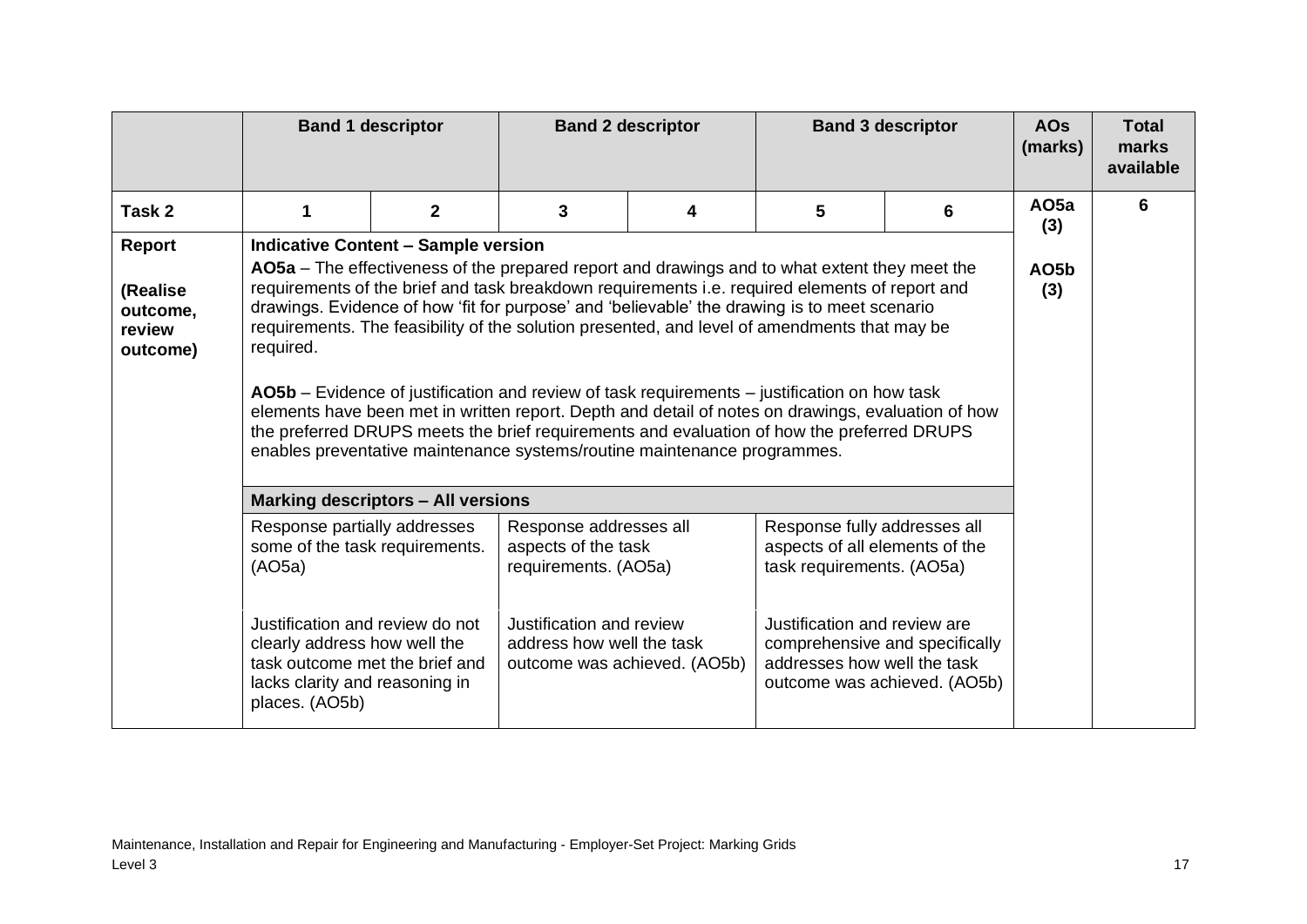# **3. Plan**

### **Guidance for markers**

The following evidence must be used to assess performance against this assessment objective:

- planning chart
- <span id="page-17-0"></span>• supporting statement.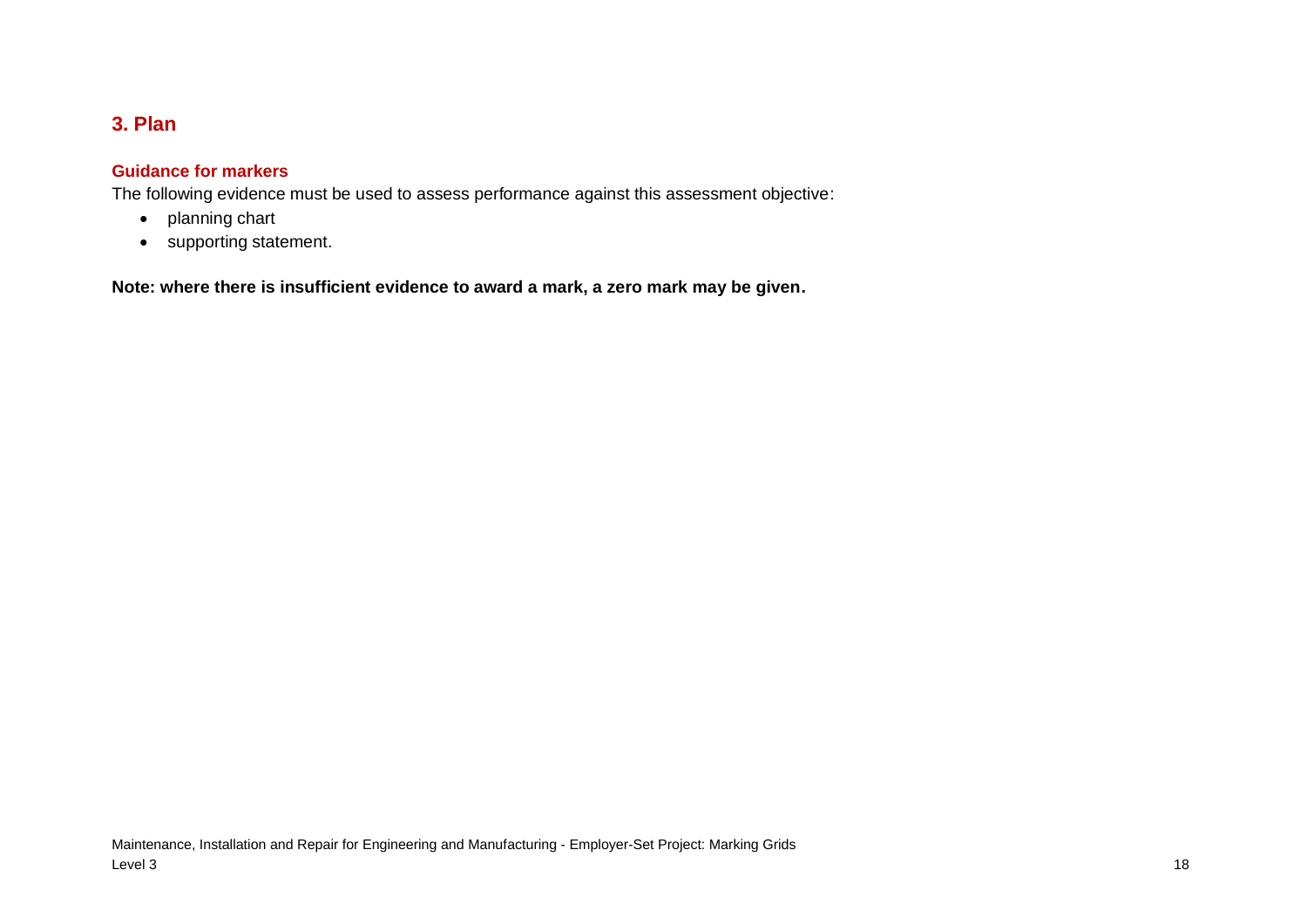|                                                                   |             | <b>Band 1 descriptor</b>                                                                                                                                               |                         | <b>Band 2 descriptor</b>                                                                                                                                                                                                                                                                       |                 | <b>Band 3 descriptor</b> | <b>AOs</b><br>(marks) | <b>Total</b><br>marks<br>available |
|-------------------------------------------------------------------|-------------|------------------------------------------------------------------------------------------------------------------------------------------------------------------------|-------------------------|------------------------------------------------------------------------------------------------------------------------------------------------------------------------------------------------------------------------------------------------------------------------------------------------|-----------------|--------------------------|-----------------------|------------------------------------|
| Task 3                                                            | $\mathbf 1$ | $\overline{2}$                                                                                                                                                         | $\overline{\mathbf{3}}$ | 4                                                                                                                                                                                                                                                                                              | $5\phantom{.0}$ | $6\phantom{1}$           | AO1 (3)               | $6\phantom{1}$                     |
| Plan<br>(Plan<br>approach,<br>select<br>techniques/<br>resources) |             | <b>Indicative Content - Sample version</b><br>the different activities, clarity and accuracy of connections.<br>consistency and appropriateness for intended audience. |                         | AO1 - The candidate's planning of the task response (chart). Inclusion of dependencies between<br>AO3 - The candidate's demonstration of judgements in the sequencing of required elements, and<br>level of reasoning provided. Use of technical terminology with the supporting statement its |                 |                          | AO3 (3)               |                                    |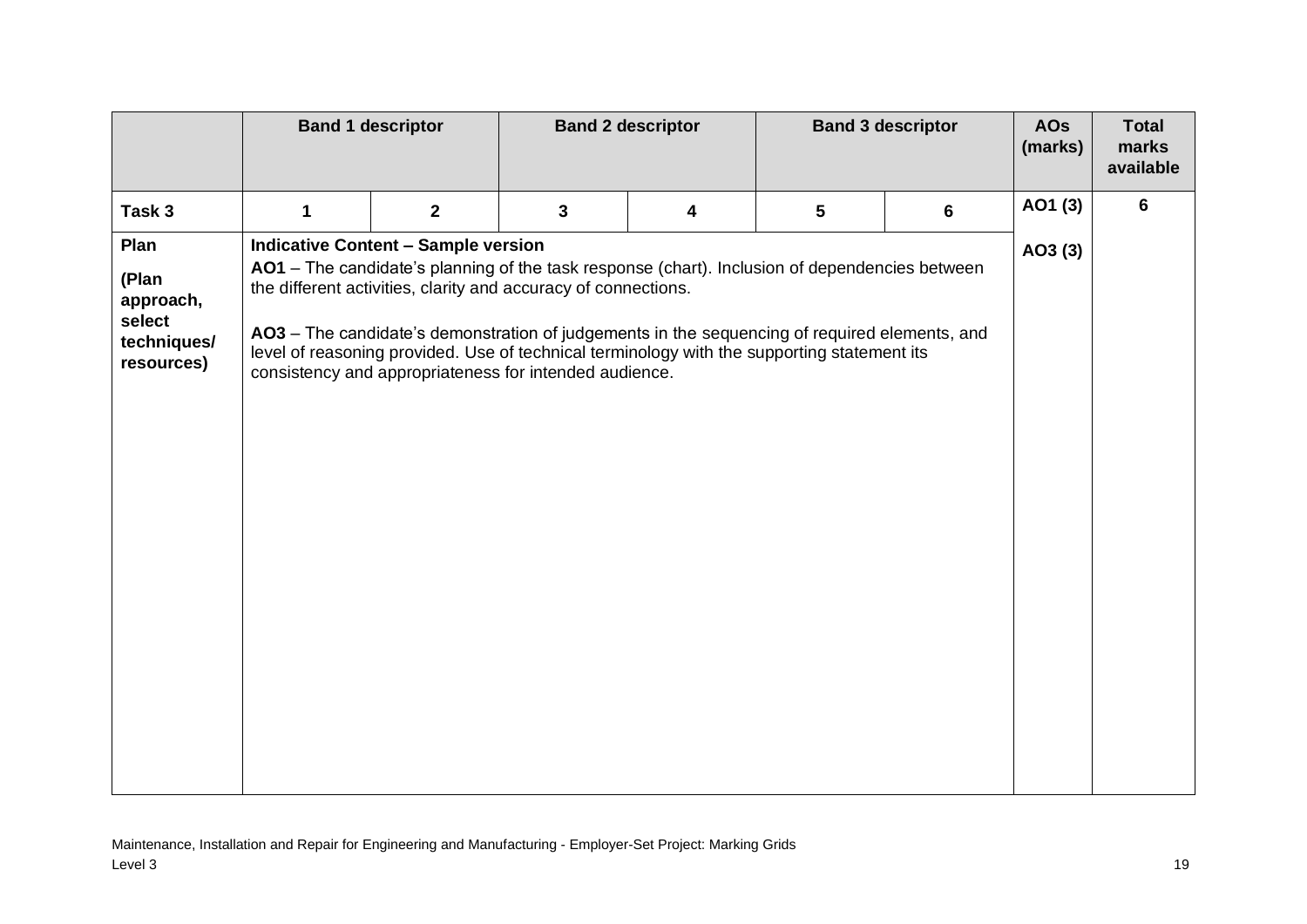| <b>Band 1 descriptor</b>                                                                                                                                                                                                                     | <b>Band 2 descriptor</b>                                                                                                                                                                                                                                                                               | <b>Band 3 descriptor</b>                                                                                                                                                                                                                                    | <b>AOs</b><br>(marks) | <b>Total</b><br>marks<br>available |
|----------------------------------------------------------------------------------------------------------------------------------------------------------------------------------------------------------------------------------------------|--------------------------------------------------------------------------------------------------------------------------------------------------------------------------------------------------------------------------------------------------------------------------------------------------------|-------------------------------------------------------------------------------------------------------------------------------------------------------------------------------------------------------------------------------------------------------------|-----------------------|------------------------------------|
| <b>Marking descriptors - All versions</b>                                                                                                                                                                                                    |                                                                                                                                                                                                                                                                                                        |                                                                                                                                                                                                                                                             |                       |                                    |
| Limited approach to planning,<br>response contains evidence of<br>some of the required elements.<br>(AO1)                                                                                                                                    | Response contains required<br>elements in logical order with<br>consideration of those involved<br>and layout. (AO1)                                                                                                                                                                                   | Logical and clear approach<br>used with evidence of a<br>detailed plan and methodology<br>in line with standard<br>engineering industry practices<br>and effective prioritisation.<br>(AO1)                                                                 |                       |                                    |
| There is limited justification for<br>the selection of resources (e.g.<br>equipment, tools), safety<br>considerations etc The choices<br>made are not always the most<br>effective or appropriate for the<br>prescribed project brief. (AO3) | Sequencing of activity and/or<br>resources (e.g. equipment,<br>tools), methods, and materials<br>selected from those available to<br>respond to the brief<br>requirements with justification.<br>The choices made are mostly<br>accurate and appropriate for<br>the prescribed project brief.<br>(AO3) | There is a detailed and justified<br>approach to the proposed<br>resources (e.g. equipment,<br>tools), sequence of activities,<br>safety considerations etc. The<br>choices made are accurate and<br>appropriate for the prescribed<br>project brief. (AO3) |                       |                                    |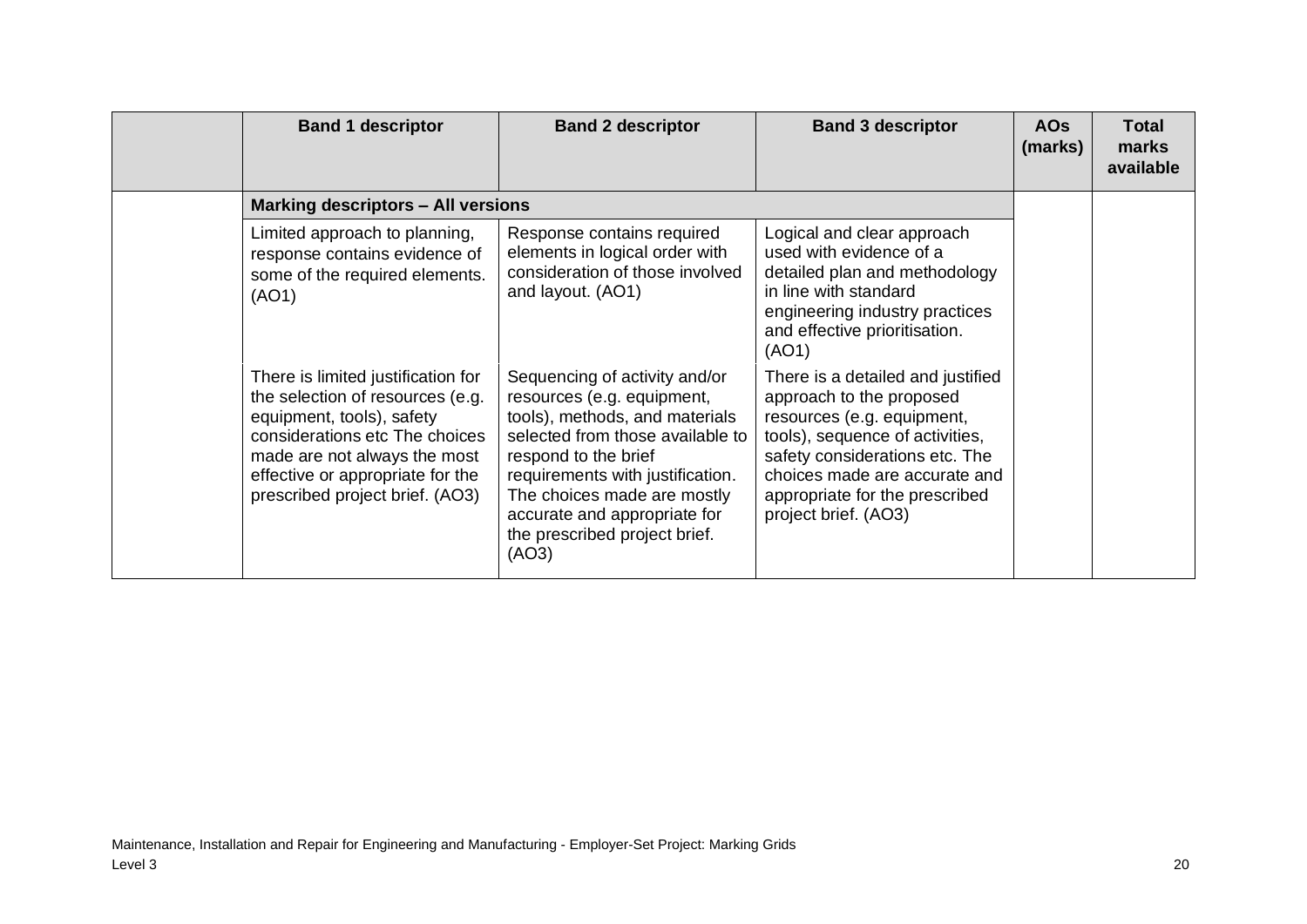|                           | <b>Band 1 descriptor</b><br><b>Band 2 descriptor</b><br><b>Band 3 descriptor</b> |                                            | <b>AO</b><br>(marks) | <b>Total</b><br>marks<br>available |                                                                                                                                                                                                                                                                                                                                                                                                                                                                                                                                                                                                                                                                                                                                                                                                                                                                                                                                                                                                                                                                                                                                                                                                                                               |   |                         |   |
|---------------------------|----------------------------------------------------------------------------------|--------------------------------------------|----------------------|------------------------------------|-----------------------------------------------------------------------------------------------------------------------------------------------------------------------------------------------------------------------------------------------------------------------------------------------------------------------------------------------------------------------------------------------------------------------------------------------------------------------------------------------------------------------------------------------------------------------------------------------------------------------------------------------------------------------------------------------------------------------------------------------------------------------------------------------------------------------------------------------------------------------------------------------------------------------------------------------------------------------------------------------------------------------------------------------------------------------------------------------------------------------------------------------------------------------------------------------------------------------------------------------|---|-------------------------|---|
| Task 3                    | 1                                                                                | $\mathbf 2$                                | 3                    | 4                                  | 5                                                                                                                                                                                                                                                                                                                                                                                                                                                                                                                                                                                                                                                                                                                                                                                                                                                                                                                                                                                                                                                                                                                                                                                                                                             | 6 | AO <sub>2a</sub><br>(6) | 6 |
| Plan                      |                                                                                  | <b>Indicative Content - Sample version</b> |                      |                                    |                                                                                                                                                                                                                                                                                                                                                                                                                                                                                                                                                                                                                                                                                                                                                                                                                                                                                                                                                                                                                                                                                                                                                                                                                                               |   |                         |   |
| (Apply core<br>knowledge) | are presented.                                                                   |                                            |                      |                                    | AO2a – The candidate's application of core knowledge to the preparation of the planning chart and<br>supporting statement. Details of costs and purchasing considerations, potential sources, supply<br>chain considerations – where costs may increase or savings could be made, similar examples of<br>costings and associated risks. Planning chart showing details of stages, durations of task,<br>resources, links between tasks of where there are dependencies/independent activities - may be in<br>the form of a Gantt chart. Inclusion of detailed required elements testing/commissioning, and<br>calibration time and sequence linked or allocated to job role. Health and safety and environmental<br>considerations including risk assessment requirements and linked to the use of tools, live systems<br>etc for each component. Rough costings and calculations, including consideration of tolerances and<br>specifications. Flow chart document has key, colour coding or clear indication of tasks allocations<br>durations etc – annotations or description of how to interpret as appropriate (legend or key<br>included). Evidence of collation of appropriate activities and the logic in the sequence in which they |   |                         |   |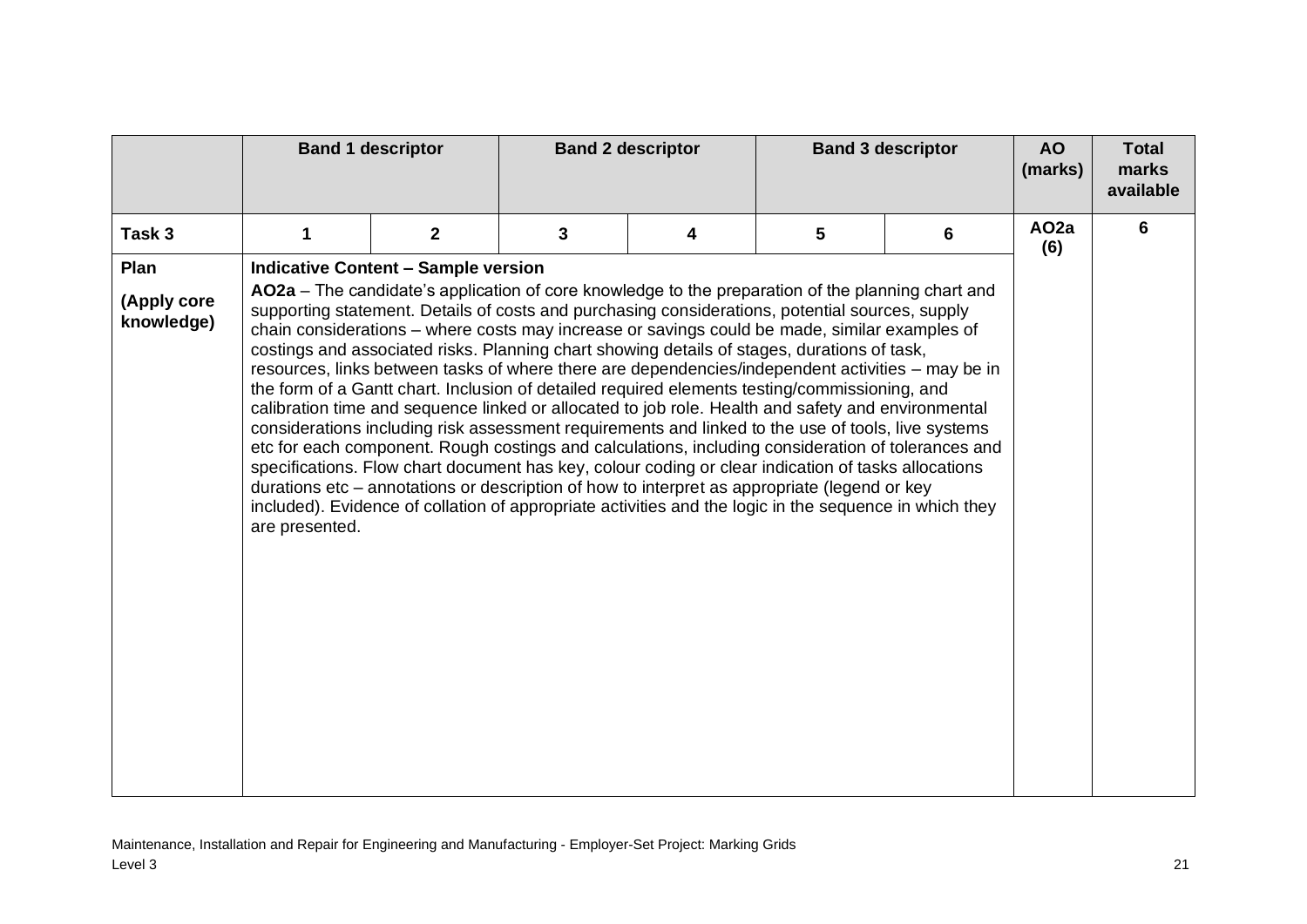| <b>Marking descriptors - All versions</b>                                                                                                                                      |                                                                                                                                                                          |                                                                                                                                                                               |  |
|--------------------------------------------------------------------------------------------------------------------------------------------------------------------------------|--------------------------------------------------------------------------------------------------------------------------------------------------------------------------|-------------------------------------------------------------------------------------------------------------------------------------------------------------------------------|--|
| Some elements of core<br>knowledge referenced within<br>plan - limited comprehension of<br>knowledge and skills in relation<br>to brief requirements. (AO2a)                   | Elements of core knowledge<br>directly highlighted in brief<br>referenced within plan -<br>knowledge evidenced may<br>have gaps or show some<br>misunderstanding. (AO2a) | Knowledge from across the<br>core applied and evident in<br>plan in relation to different<br>elements of project brief.<br>(AO2a)                                             |  |
| Supporting information details<br>some links to the application of<br>core knowledge to support<br>judgements, but connections<br>are not always clear and<br>accurate. (AO2a) | Supporting information details<br>links to the application of core<br>knowledge to justify and<br>support judgements, but with<br>some gaps or inaccuracies.<br>(AO2a)   | Connections between elements<br>of core knowledge fully<br>explained within the supporting<br>information to strengthen<br>arguments and demonstrate<br>understanding. (AO2a) |  |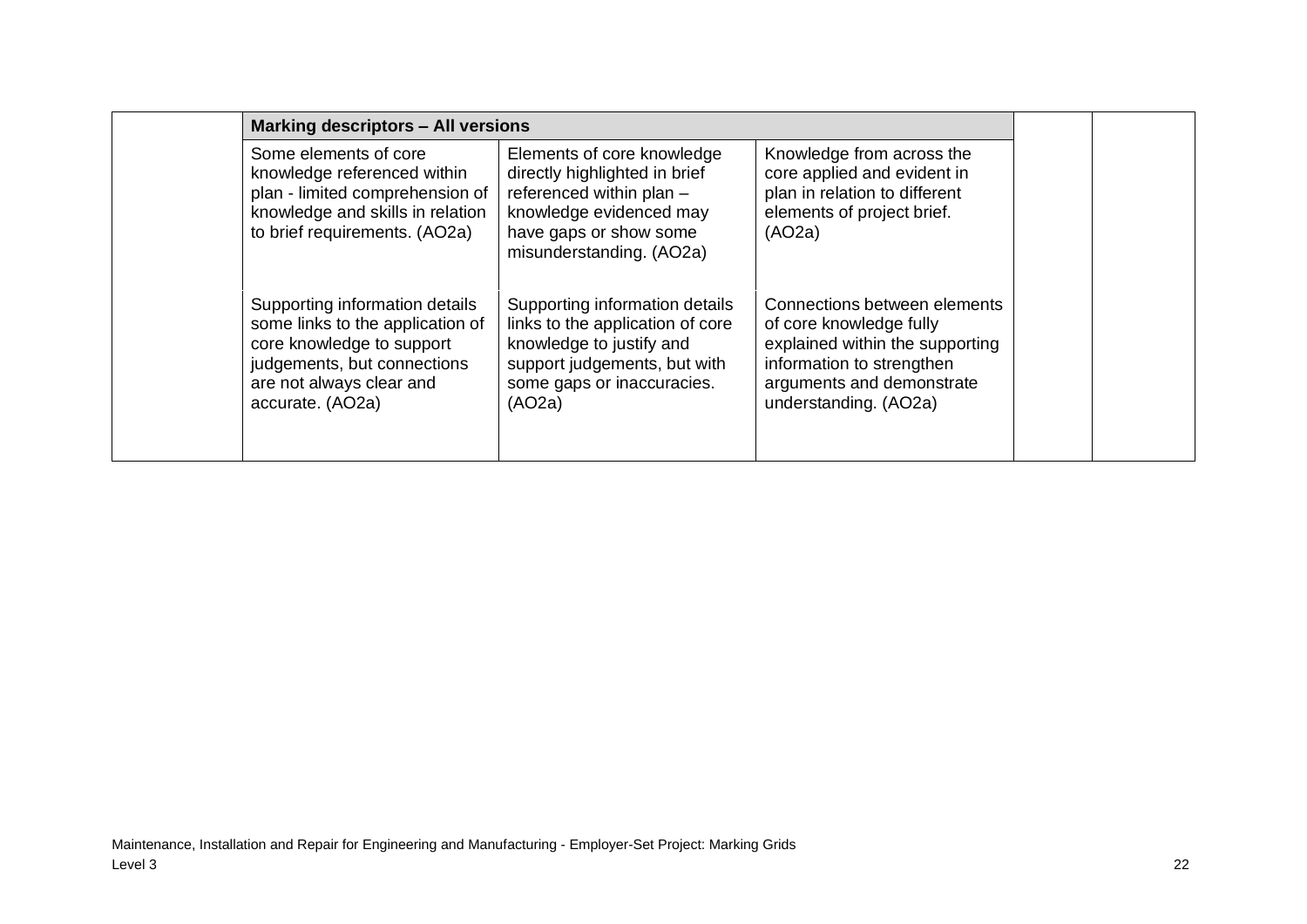|                                | <b>Band 1 descriptor</b><br><b>Band 2 descriptor</b><br><b>Band 3 descriptor</b>                                                                                                                                                                                                                                                                                                                                                                                                                                             |              |   | <b>AO</b><br>(marks) | <b>Total</b><br>marks<br>available |                                    |                          |   |
|--------------------------------|------------------------------------------------------------------------------------------------------------------------------------------------------------------------------------------------------------------------------------------------------------------------------------------------------------------------------------------------------------------------------------------------------------------------------------------------------------------------------------------------------------------------------|--------------|---|----------------------|------------------------------------|------------------------------------|--------------------------|---|
| Task 3                         |                                                                                                                                                                                                                                                                                                                                                                                                                                                                                                                              | $\mathbf{2}$ | 3 | 4                    | 5                                  | 6                                  | AO <sub>2</sub> b<br>(6) | 6 |
| Plan<br>(Apply core<br>skills) | <b>Indicative Content - Sample version</b><br>AO2b – The professionalism of the presentation of the planning chart and to what extent it is<br>conveyed using industry standard notation and features. Use of recognised methods of<br>presentation (e.g. Gantt Chart) and comprehensiveness of completion (e.g. task content<br>requirements). How comprehensively the programme covers the activities required. The structure,<br>logic and coherence of the supporting statement and coverage of required considerations. |              |   |                      |                                    |                                    |                          |   |
|                                | <b>Marking descriptors - All versions</b><br>Some elements of each core<br>skill applied - limited application<br>of skills in practice in relation to<br>brief requirements. (AO2b)                                                                                                                                                                                                                                                                                                                                         |              |   |                      |                                    |                                    |                          |   |
|                                |                                                                                                                                                                                                                                                                                                                                                                                                                                                                                                                              |              |   |                      | is fully considered. (AO2b)        | linking of skills to task elements |                          |   |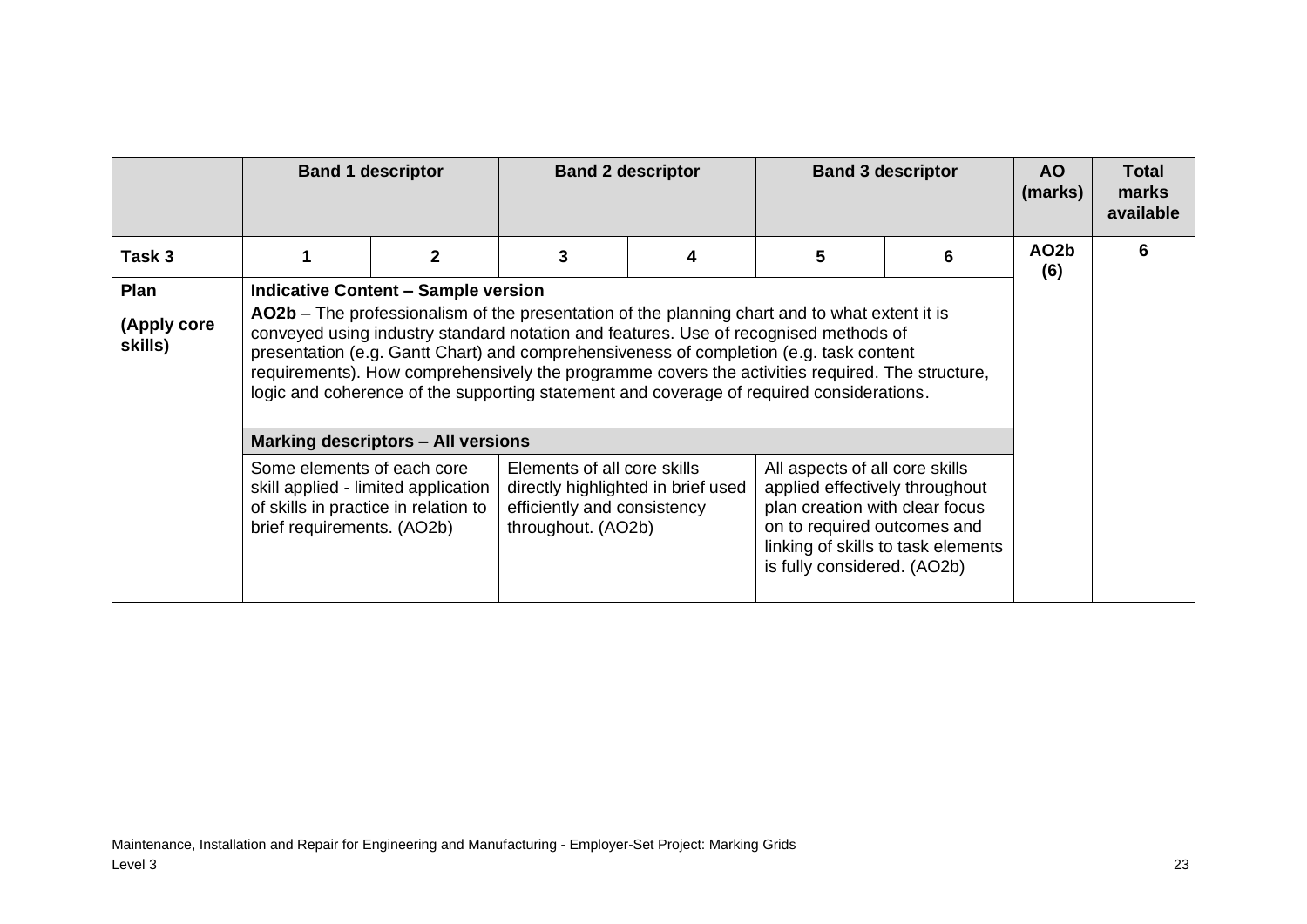### **4. Present**

### **Guidance for markers**

The following evidence must be used to assess performance against this assessment objective:

- presentation materials (slides, handouts etc)
- <span id="page-23-0"></span>• video recording of presentation (including question and answers).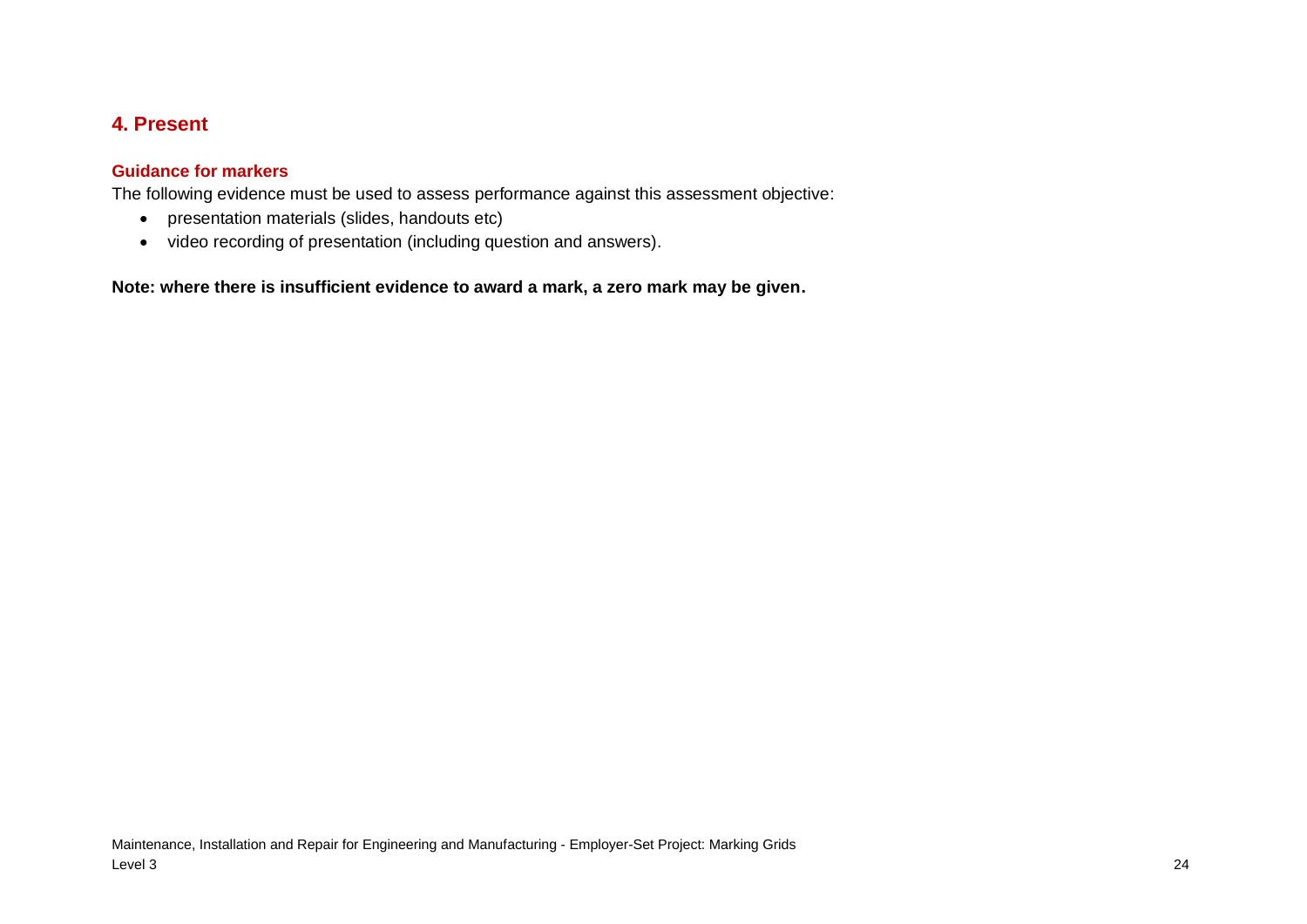|                                                                                         |                                                                                                                                                                                                                                                                                                                                                                                                                                                                                                                                                                                                                                                                                                                                                                                                                                                                                 | <b>Band 2 descriptor</b><br><b>Band 3 descriptor</b><br><b>Band 1 descriptor</b> |                                                                                                                                 | <b>AO</b><br>(marks) | <b>Total</b><br>marks<br>available                                                                                                                                                  |   |         |   |
|-----------------------------------------------------------------------------------------|---------------------------------------------------------------------------------------------------------------------------------------------------------------------------------------------------------------------------------------------------------------------------------------------------------------------------------------------------------------------------------------------------------------------------------------------------------------------------------------------------------------------------------------------------------------------------------------------------------------------------------------------------------------------------------------------------------------------------------------------------------------------------------------------------------------------------------------------------------------------------------|----------------------------------------------------------------------------------|---------------------------------------------------------------------------------------------------------------------------------|----------------------|-------------------------------------------------------------------------------------------------------------------------------------------------------------------------------------|---|---------|---|
| Task 4                                                                                  | 1                                                                                                                                                                                                                                                                                                                                                                                                                                                                                                                                                                                                                                                                                                                                                                                                                                                                               | $\mathbf{2}$                                                                     | 3                                                                                                                               | 4                    | 5                                                                                                                                                                                   | 6 | AO1 (3) | 6 |
| <b>Present</b><br>(Plan<br>approach,<br>select<br>techniques/<br>resources,<br>English) | <b>Indicative Content - Sample version</b><br>AO1 – The candidate's level of planning in relation to their presentation. The logic and order of the<br>presentation (e.g. containing an introduction to themselves, an introduction to what will be covered<br>within the presentation, a conclusion, and an invitation to ask questions from the audience).<br>AO3 – The candidate's selection and application of techniques for delivering the presentation, how<br>appropriate and effective they are (e.g. use of slide deck, reference to notes, provision of handouts,<br>use of other reference material). The candidate's use of positive non-verbal communication during<br>delivery (e.g. maintaining eye contact with the audience) and clarity of speaking/delivery, and the<br>level of which distraction behaviour is displayed (e.g. rocking, tapping, pausing). | AO3 (3)                                                                          |                                                                                                                                 |                      |                                                                                                                                                                                     |   |         |   |
|                                                                                         |                                                                                                                                                                                                                                                                                                                                                                                                                                                                                                                                                                                                                                                                                                                                                                                                                                                                                 | <b>Marking descriptors - All versions</b>                                        |                                                                                                                                 |                      |                                                                                                                                                                                     |   |         |   |
|                                                                                         | The presentation lacks<br>structure and does not always<br>ineffective planning. (AO1)                                                                                                                                                                                                                                                                                                                                                                                                                                                                                                                                                                                                                                                                                                                                                                                          | follow a logical approach due of                                                 | The presentation is structured<br>and follows a logical approach<br>in response to the task with<br>evidence of planning. (AO1) |                      | The presentation is organised,<br>structured and logical in its<br>approach. It is clear that the<br>presentation content has been<br>considered in terms of its<br>audience. (AO1) |   |         |   |
|                                                                                         | Techniques used to deliver the<br>Techniques used to deliver the<br>Technique used to deliver the<br>presentation is sometimes<br>presentation are mostly<br>presentation are effective with<br>effective. However technical<br>effective. The technical<br>well justified reasoning behind<br>the information provided.<br>information is not always<br>information provided is<br>Technical information is fully<br>complete and accurate. (AO3)<br>accurate most of the time with<br>accurate and reasoned. (AO3)<br>valid reasoning. (AO3)                                                                                                                                                                                                                                                                                                                                  |                                                                                  |                                                                                                                                 |                      |                                                                                                                                                                                     |   |         |   |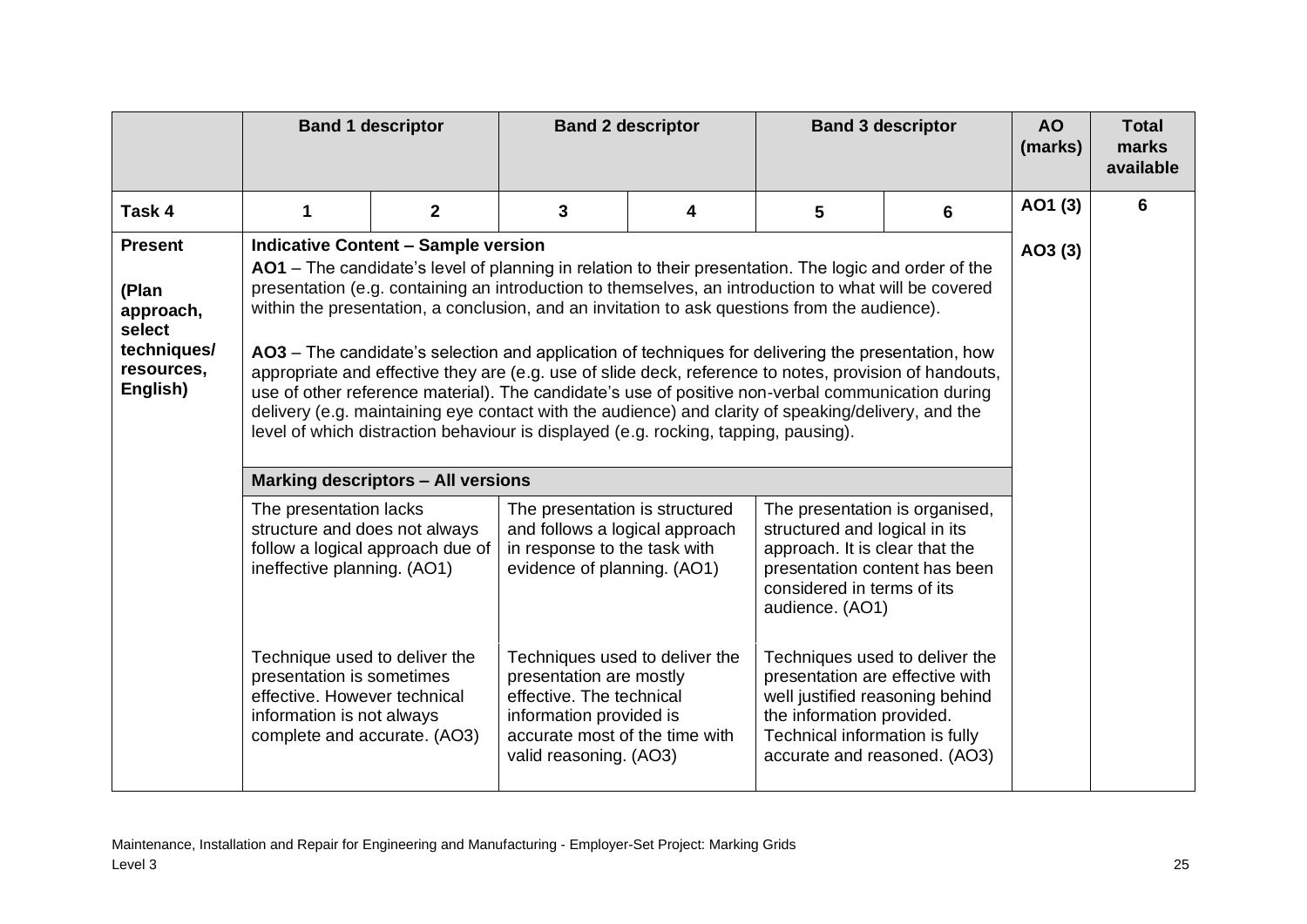|                           | <b>Band 1 descriptor</b> |                                            | <b>Band 2 descriptor</b><br><b>Band 3 descriptor</b> |                                                                                                                                                                                                                                                                                                                                                                                                                                                                                                                                                                                                                                                                                                                                                                                                                                                                                                                                                                                                                                                                                                                      | <b>AOs</b><br>(marks) | <b>Total</b><br>marks<br>available |                         |   |
|---------------------------|--------------------------|--------------------------------------------|------------------------------------------------------|----------------------------------------------------------------------------------------------------------------------------------------------------------------------------------------------------------------------------------------------------------------------------------------------------------------------------------------------------------------------------------------------------------------------------------------------------------------------------------------------------------------------------------------------------------------------------------------------------------------------------------------------------------------------------------------------------------------------------------------------------------------------------------------------------------------------------------------------------------------------------------------------------------------------------------------------------------------------------------------------------------------------------------------------------------------------------------------------------------------------|-----------------------|------------------------------------|-------------------------|---|
| Task 4                    |                          | $\mathbf{2}$                               | 3                                                    | 4                                                                                                                                                                                                                                                                                                                                                                                                                                                                                                                                                                                                                                                                                                                                                                                                                                                                                                                                                                                                                                                                                                                    | 5                     | 6                                  | AO <sub>2a</sub><br>(6) | 6 |
| <b>Present</b>            |                          | <b>Indicative Content - Sample version</b> |                                                      |                                                                                                                                                                                                                                                                                                                                                                                                                                                                                                                                                                                                                                                                                                                                                                                                                                                                                                                                                                                                                                                                                                                      |                       |                                    |                         |   |
| (Apply core<br>knowledge) |                          |                                            |                                                      | AO2a - The candidate's use of core knowledge in the preparation of the presentation. The<br>demonstration of judgements in the preparation of the presentation, how well they are reasoned<br>and cover the key features task requirements. The level to which the presentation defines the<br>challenges interpreted from within the brief and explanations as to how these have been overcome<br>in the solutions presented. The presentations coverage of technology, components and equipment<br>selected with relevant and considered justifications. Considerations linked to the requirement points<br>as indicated within the brief - links made and articulated. Recommendations for installation,<br>sourcing, commissioning and calibration of the system and for planned and unplanned maintenance<br>programmes. The confidence and accuracy of the candidate's responses to questions presented by<br>the assessor/client. The use of technical language (with consideration of target audience) and level<br>of evidence that demonstrates understanding of the factors influencing the task outcome. |                       |                                    |                         |   |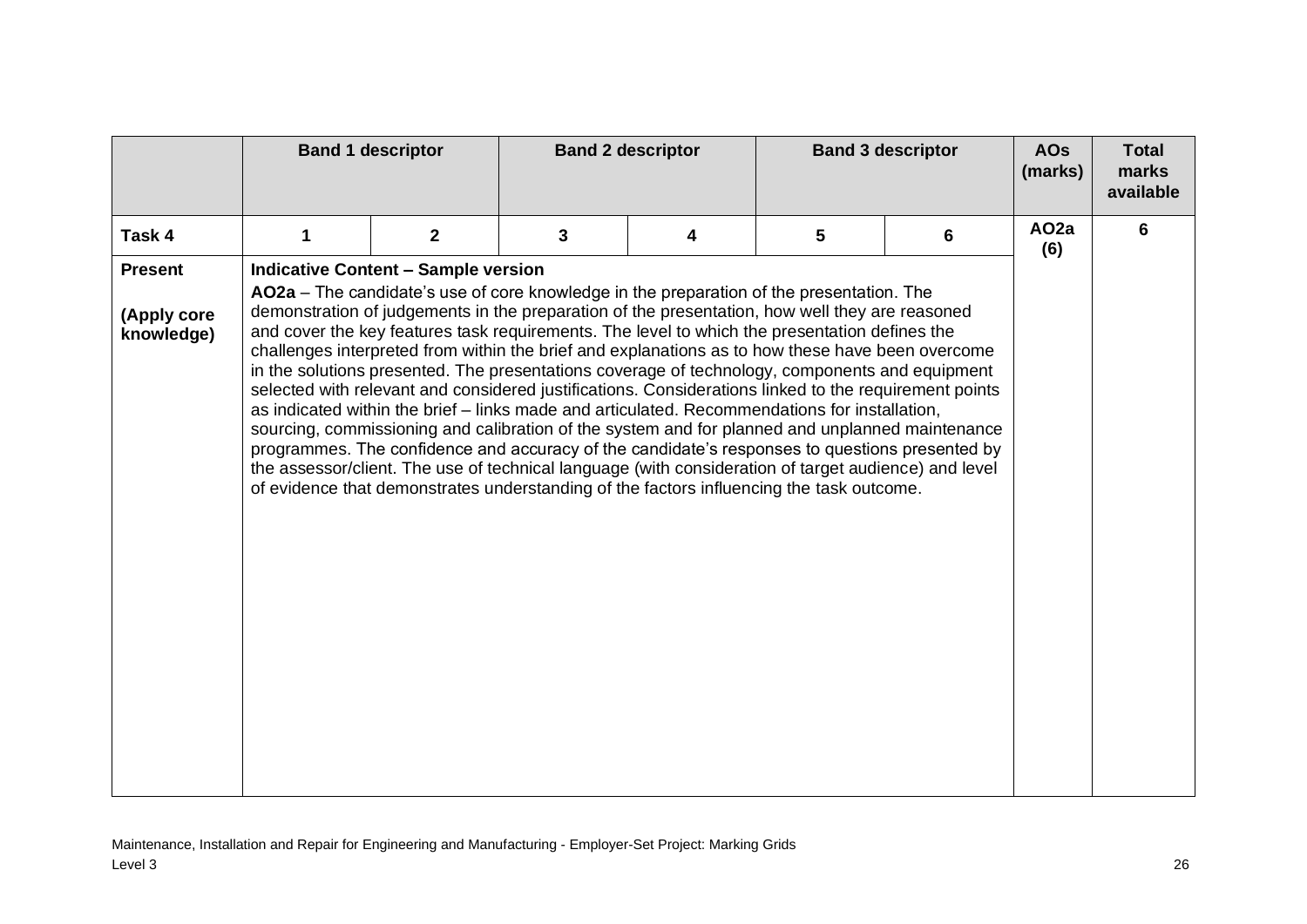| <b>Marking descriptors - All versions</b>                                                                                                                                                          |                                                                                                                                                                                                                                                              |                                                                                                                                                                                                                                 |  |
|----------------------------------------------------------------------------------------------------------------------------------------------------------------------------------------------------|--------------------------------------------------------------------------------------------------------------------------------------------------------------------------------------------------------------------------------------------------------------|---------------------------------------------------------------------------------------------------------------------------------------------------------------------------------------------------------------------------------|--|
| Engineering concepts relating<br>to the core knowledge<br>conveyed through the<br>presentation - these may not<br>always be accurate or be<br>directly linked to the brief<br>requirements. (AO2a) | Engineering concepts relating<br>to the core knowledge and core<br>skills are coherent throughout<br>the presentation to meet the<br>requirements of the brief set.<br>(AO2a)                                                                                | Engineering concepts relating<br>to the core knowledge and core<br>skills are coherent with clear<br>justifications on how these are<br>applied in response to the brief<br>requirement. (AO2a)                                 |  |
| Terminology used may have<br>inaccuracies and content<br>provided may include<br>inconsistencies and not clear to<br>the target audience. (AO2a)                                                   | Terminology used is mostly<br>accurate with minor errors. The<br>content provided is mostly<br>correct but does not always<br>consider the target audience /<br>may be imbalanced or biased<br>(e.g. to either technical or non-<br>technical focus). (AO2a) | Terminology used is accurate<br>and error free. The content<br>provided is clear and easily<br>understood by the target<br>audience, with no bias in tone /<br>imbalance across audience<br>type (where appropriate).<br>(AO2a) |  |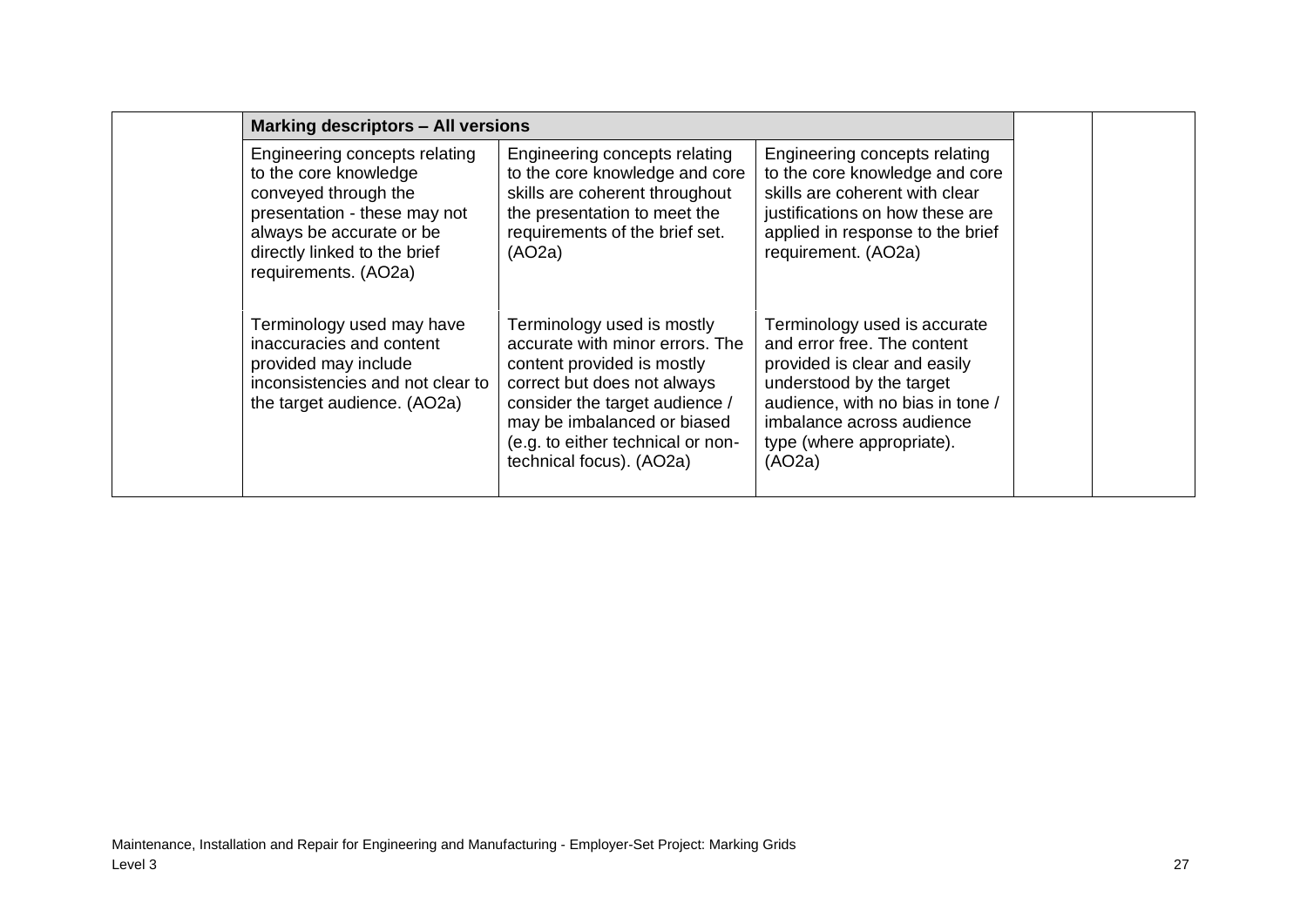|                                          |                                                                                                                                                                                                                                                                                                                                                                                                                                                                                    | <b>Band 1 descriptor</b> | <b>Band 2 descriptor</b> |   | <b>Band 3 descriptor</b>                                                                                                                                        |                                | <b>AOs</b><br>(marks)    | Total<br>marks<br>available |
|------------------------------------------|------------------------------------------------------------------------------------------------------------------------------------------------------------------------------------------------------------------------------------------------------------------------------------------------------------------------------------------------------------------------------------------------------------------------------------------------------------------------------------|--------------------------|--------------------------|---|-----------------------------------------------------------------------------------------------------------------------------------------------------------------|--------------------------------|--------------------------|-----------------------------|
| Task 4                                   |                                                                                                                                                                                                                                                                                                                                                                                                                                                                                    | $\mathbf{2}$             | 3                        | 4 | 5                                                                                                                                                               | 6                              | AO <sub>2</sub> b<br>(6) | 6                           |
| <b>Present</b><br>(Apply core<br>skills) | <b>Indicative Content - Sample version</b><br>AO2b – How effectively the candidate's presentation communicates their DRUPS choice and<br>considerations - including fluency, clarity and conciseness. Professionalism of slides/presentation<br>methods. Clarity /size of images and figures, inclusion of labels, font size. The candidate's<br>effectiveness of use of digital features to enhance the quality of the presentation.<br><b>Marking descriptors - All versions</b> |                          |                          |   |                                                                                                                                                                 |                                |                          |                             |
|                                          | Communication of engineering<br>Engineering concepts are<br>concepts is sometimes<br>communicated effectively most<br>effective. The delivery of<br>of the time in an appropriate<br>technical information may lack<br>manner for the target audience.<br>There are minor inaccuracies in<br>accuracy and clarity for the<br>audience. (AO2b)<br>the delivery of information<br>which causes a lack of clarity in<br>some instances. (AO2b)                                        |                          |                          |   | of engineering concepts is<br>appropriate for the target<br>audience. Technical<br>information is presented<br>accurately and delivered with<br>clarity. (AO2b) | Highly effective communication |                          |                             |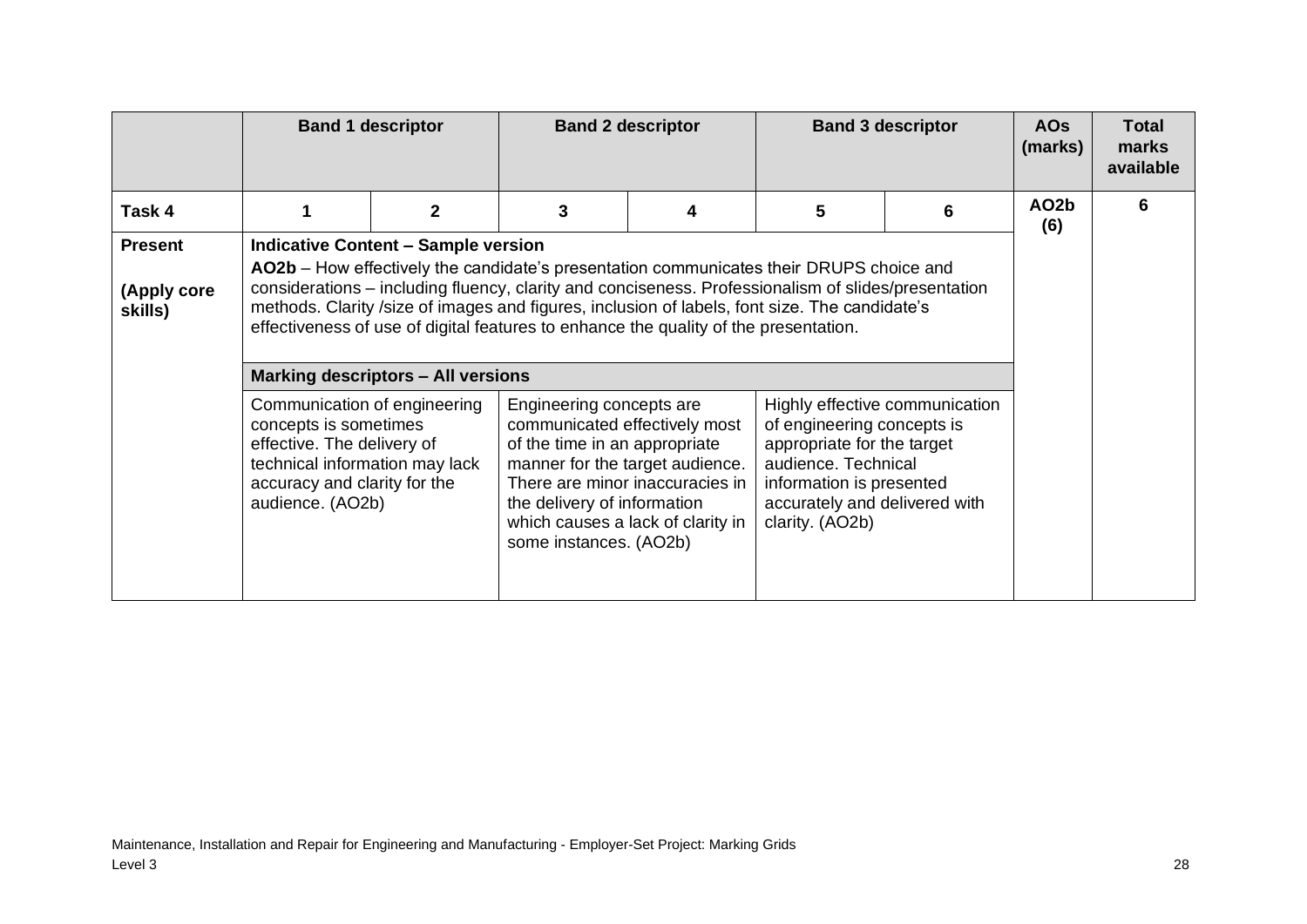|                                            | <b>Band 1 descriptor</b> |                                            | <b>Band 2 descriptor</b><br><b>Band 3 descriptor</b> |                                                                                                                                                                                                                                                                                                                                                                                                                                                                                                                                                                                                                                                                                                                                                                                                                                                                                                                                                                                         | <b>AOs</b><br>(marks) | <b>Total</b><br>marks<br>available |                         |   |
|--------------------------------------------|--------------------------|--------------------------------------------|------------------------------------------------------|-----------------------------------------------------------------------------------------------------------------------------------------------------------------------------------------------------------------------------------------------------------------------------------------------------------------------------------------------------------------------------------------------------------------------------------------------------------------------------------------------------------------------------------------------------------------------------------------------------------------------------------------------------------------------------------------------------------------------------------------------------------------------------------------------------------------------------------------------------------------------------------------------------------------------------------------------------------------------------------------|-----------------------|------------------------------------|-------------------------|---|
| Task 4                                     | 1                        | $\mathbf{2}$                               | 3                                                    | 4                                                                                                                                                                                                                                                                                                                                                                                                                                                                                                                                                                                                                                                                                                                                                                                                                                                                                                                                                                                       | 5                     | 6                                  | AO <sub>5a</sub><br>(3) | 6 |
| <b>Present</b>                             |                          | <b>Indicative Content - Sample version</b> |                                                      |                                                                                                                                                                                                                                                                                                                                                                                                                                                                                                                                                                                                                                                                                                                                                                                                                                                                                                                                                                                         |                       |                                    |                         |   |
| (Realise<br>outcome,<br>review<br>outcome) | overcome.                | indications of reasons why this happened.  |                                                      | AO5a - The effectiveness of the candidate's project response and how fully it meets the<br>requirements of task 4 covering the challenges presented by the brief and how these have been<br>Clarity of identification of which areas of the brief were/were not satisfied. Reflections on additional<br>aspects of research/planning process, rework of research/planning that would improve / enhance a<br>future project outcome or if the proposed response was to be re-worked.<br>AO5b – The clarity of the candidate's evaluation and review of the challenges of the client<br>specification. Indications within the presentation on how these have been overcome. Clarity of<br>explanation of how the candidate's proposed DRUPS choice addresses the requirements of the<br>product design specification brief, including any features considered by the candidate to be of<br>particular importance. Evaluation on ideas relating to how earlier tasks could be built on and |                       |                                    | AO5b<br>(3)             |   |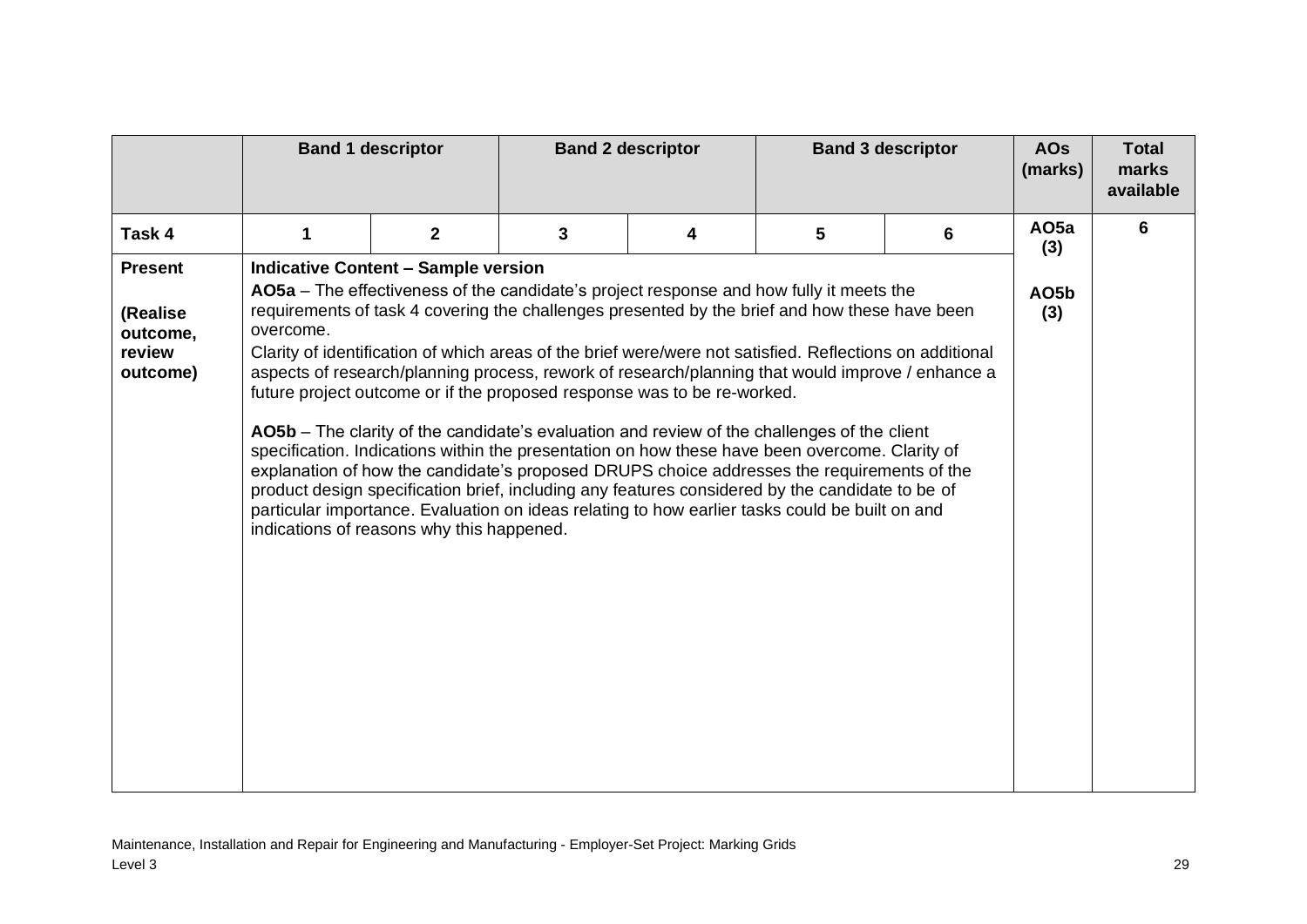| <b>Marking descriptors - All versions</b>                                                                                                  |                                                                                                                                                                       |                                                                                                                                                                                                                                                                      |  |
|--------------------------------------------------------------------------------------------------------------------------------------------|-----------------------------------------------------------------------------------------------------------------------------------------------------------------------|----------------------------------------------------------------------------------------------------------------------------------------------------------------------------------------------------------------------------------------------------------------------|--|
| Project outcome as a whole<br>partially addresses some of the<br>brief requirements. Articulates<br>some challenges encountered.<br>(AO5a) | Project outcome as a whole<br>address all aspects of the brief<br>requirements. Articulates all<br>challenges encountered and<br>attempts to overcome them.<br>(AO5a) | Project outcome as a whole<br>fully addresses all aspects of<br>the brief requirements and<br>considers alternative options<br>where appropriate. Articulates<br>fully all challenges encountered<br>and comprehensively covers<br>how they were overcome.<br>(AO5a) |  |
| No or minimal reasons and<br>justification in how effectively<br>the brief was met across<br>project tasks. (AO5b)                         | There is reason and<br>justification in how effectively<br>some areas of the brief were<br>met across project tasks.<br>(AO5b)                                        | Detailed reasoning behind how<br>successfully the project brief<br>was met across project tasks.<br>(AO5b)                                                                                                                                                           |  |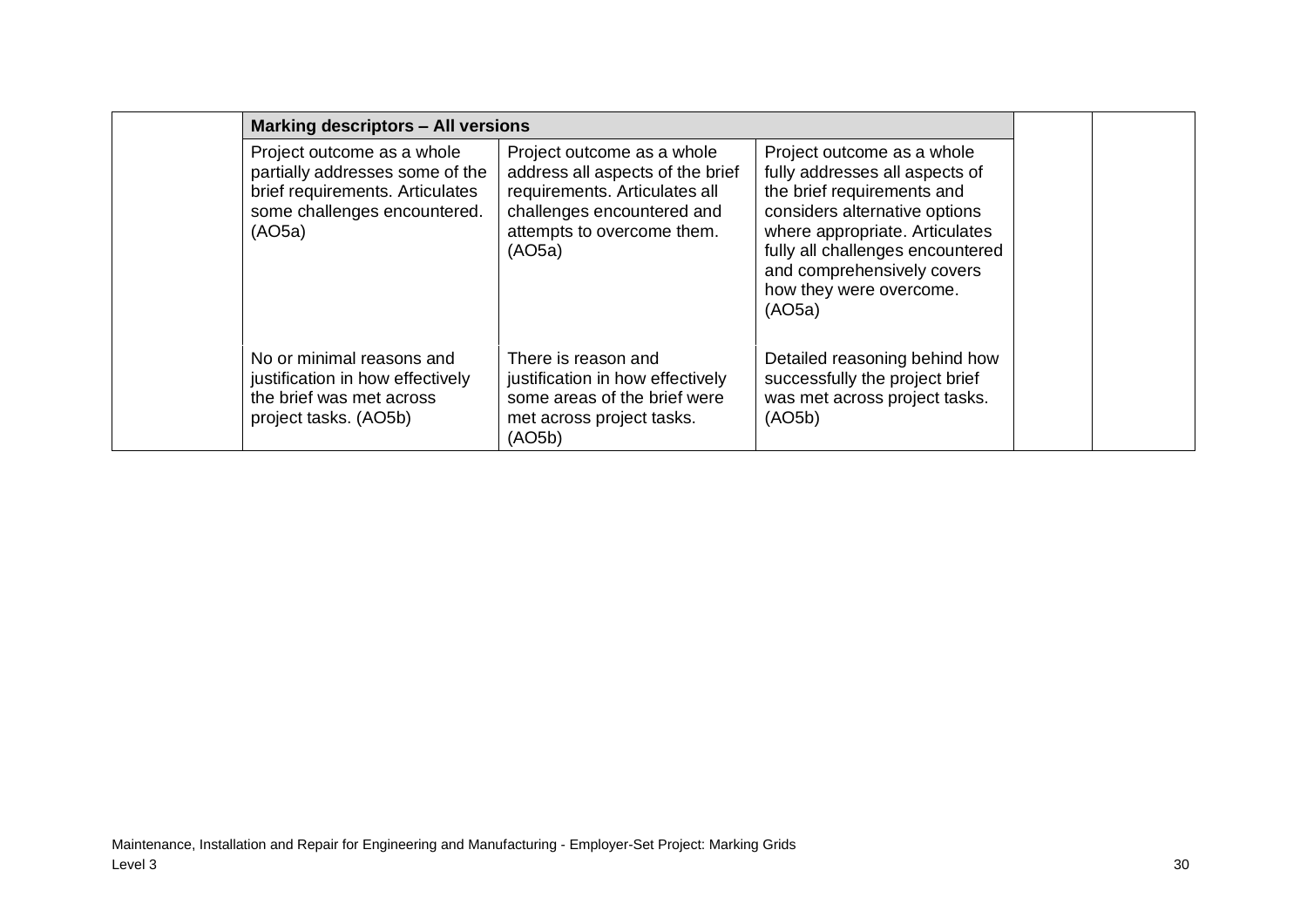## **Maths, English and Digital skills (AO4)**

### **Maths**

### **Guidance for markers**

The following evidence must be used to assess performance against this assessment objective:

- written report
- drawings
- planning chart
- <span id="page-30-0"></span>• supporting statement.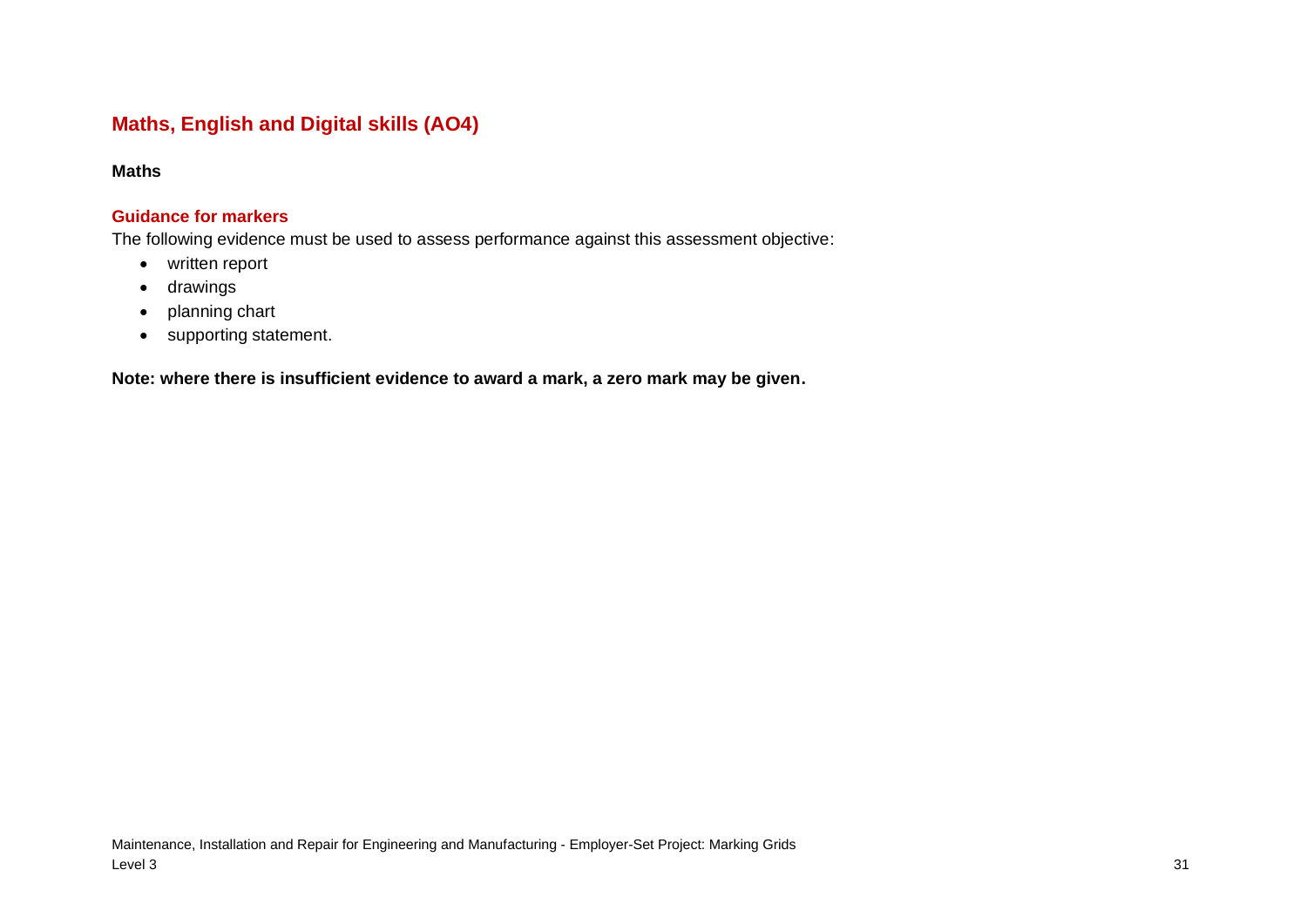|               | <b>Band 1 descriptor</b>                                                                                                                                                                                                                                                                                                                                                                                                                                                  | <b>Band 2 descriptor</b>                                                                                                                                                                                                                                                                                                                                                                                                                             | <b>Band 3 descriptor</b>                                                                                                                                                                                                                                                                                                                                                                                                                                                                                                   | <b>AOs</b><br>(marks) | <b>Total marks</b><br>available |
|---------------|---------------------------------------------------------------------------------------------------------------------------------------------------------------------------------------------------------------------------------------------------------------------------------------------------------------------------------------------------------------------------------------------------------------------------------------------------------------------------|------------------------------------------------------------------------------------------------------------------------------------------------------------------------------------------------------------------------------------------------------------------------------------------------------------------------------------------------------------------------------------------------------------------------------------------------------|----------------------------------------------------------------------------------------------------------------------------------------------------------------------------------------------------------------------------------------------------------------------------------------------------------------------------------------------------------------------------------------------------------------------------------------------------------------------------------------------------------------------------|-----------------------|---------------------------------|
| Tasks $1 - 4$ | 1                                                                                                                                                                                                                                                                                                                                                                                                                                                                         | $\mathbf{2}$                                                                                                                                                                                                                                                                                                                                                                                                                                         | $\mathbf{3}$                                                                                                                                                                                                                                                                                                                                                                                                                                                                                                               | AO <sub>4</sub> a     | 3                               |
| <b>Maths</b>  | <b>Indicative Content - Sample version</b><br>calculations for system layout etc.<br>critical path analysis as part of completion of planning chart.<br><b>Marking descriptors - All versions</b><br>Limited mathematical concepts<br>and calculations applied.<br>(AO4a)<br>Workings or techniques omitted<br>as part of calculations,<br>assumptions lack detail and full<br>definition. Workings shown but<br>calculation errors made/<br>inaccurate execution. (AO4a) | AO4a - The candidate's use of appropriate mathematics in relation to installation considerations as<br>The candidate's clarity and accuracy in calculation of electrical and mechanical equipment<br>A range of mathematical<br>concepts and calculations<br>shown and applied<br>appropriately. (AO4a)<br>Working contains inaccuracies<br>or could be more efficient (i.e.<br>expressed in shorthand).<br>Workings inconsistently shown.<br>(AO4a) | part of system design and reporting – calculations considerations of engines to be installed as well as<br>ratings/operating parameters and conversions. The candidate's accuracy in calculation of timings and<br>Mathematical approaches and<br>concepts applied fully and<br>consistently. (AO4a)<br><b>Calculations presented</b><br>accurately and in correct format,<br>workings shown and evidence of<br>checking to ensure correct<br>results (e.g. estimation workings,<br>reverse calculation checks).<br>(AO4a) | (3)                   |                                 |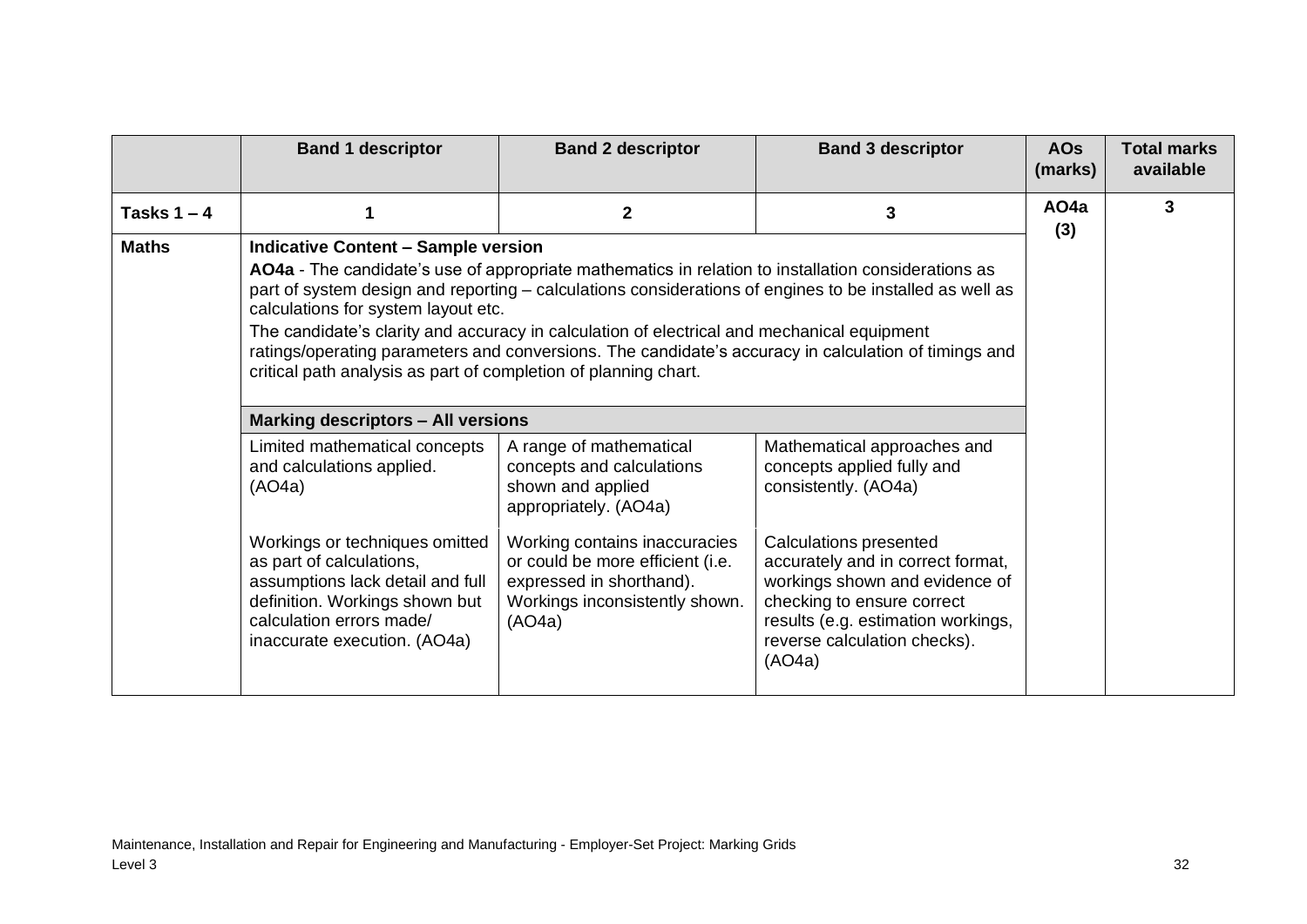### **English**

#### **Guidance for markers**

The following evidence must be used to assess performance against this assessment objective:

- technical brief
- research notes
- planning chart
- supporting statement
- presentation materials (slides, handouts, notes etc)
- video recording of presentation.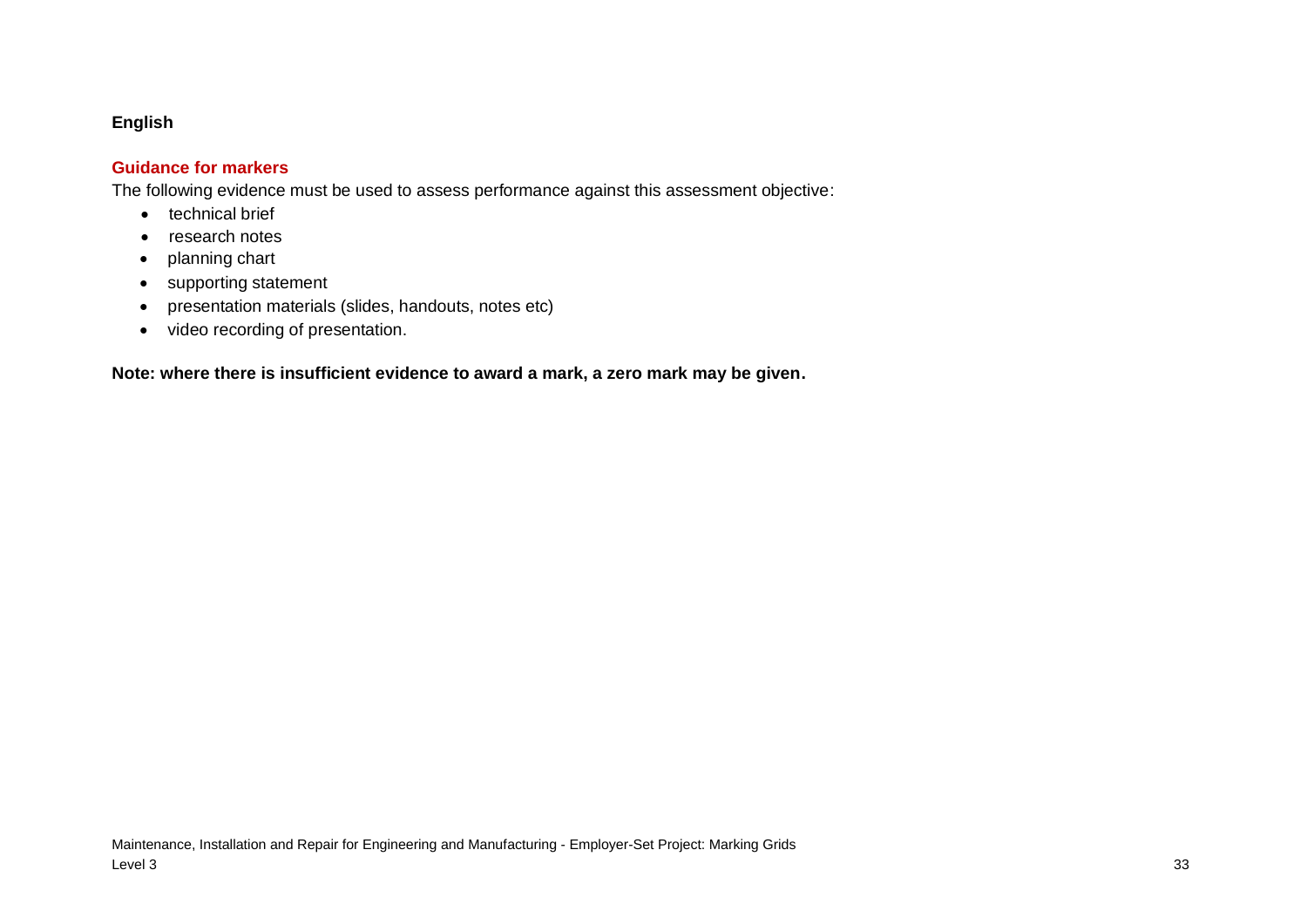|                | <b>Band 1 descriptor</b>                                                                                                                                                                                                                                                                                                                                                                                                                                                                                                                                                                              | <b>Band 2 descriptor</b>                                                                                                                                                                                          | <b>Band 3 descriptor</b>                                                                                                                                                                                                                               | <b>AOs</b><br>(marks) | <b>Total marks</b><br>available |
|----------------|-------------------------------------------------------------------------------------------------------------------------------------------------------------------------------------------------------------------------------------------------------------------------------------------------------------------------------------------------------------------------------------------------------------------------------------------------------------------------------------------------------------------------------------------------------------------------------------------------------|-------------------------------------------------------------------------------------------------------------------------------------------------------------------------------------------------------------------|--------------------------------------------------------------------------------------------------------------------------------------------------------------------------------------------------------------------------------------------------------|-----------------------|---------------------------------|
| Tasks $1 - 4$  | 1                                                                                                                                                                                                                                                                                                                                                                                                                                                                                                                                                                                                     | $\overline{2}$                                                                                                                                                                                                    | 3                                                                                                                                                                                                                                                      | AO4b<br>(3)           | 3                               |
| <b>English</b> | <b>Indicative Content - Sample version</b><br>AO4b - The candidate's use of appropriate and accurate English. Clarity and articulateness of use of<br>English, number of grammatical, spelling and punctuation errors in written work such as the text on<br>drawings and plans, or within the supporting statement for task 3. Use of terminology within written<br>evidence which is technical and consistent with the intended audience. Candidate's confidence in the<br>use of language during verbal presentations - their level of articulation and clarity in the delivery of<br>information. |                                                                                                                                                                                                                   |                                                                                                                                                                                                                                                        |                       |                                 |
|                | <b>Marking descriptors - All versions</b><br>Evidence within task responses<br>lacks structure where outcome<br>is partially understandable.<br>Communication style is<br>generally appropriate to the                                                                                                                                                                                                                                                                                                                                                                                                | Evidence within task responses<br>uses conventional structure<br>which is understandable.<br>Communication style is<br>appropriate to the outcome                                                                 | Evidence within task responses<br>uses a structure which makes it<br>easy to fully understand.<br>Communication style is<br>appropriate to the outcome                                                                                                 |                       |                                 |
|                | outcome but has some<br>inconsistencies across tasks.<br>(AO4b)                                                                                                                                                                                                                                                                                                                                                                                                                                                                                                                                       | across most tasks. (AO4b)                                                                                                                                                                                         | across all tasks. (AO4b)                                                                                                                                                                                                                               |                       |                                 |
|                | Meaning is clear, but the<br>language is not always fluent.<br>Grammar and/or spelling<br>contain errors or<br>inconsistencies. Audibility of<br>oral presentation is<br>inconsistent. (AO4b)                                                                                                                                                                                                                                                                                                                                                                                                         | Meaning is clear, language is<br>fluent, although the response<br>may contain colloquialisms or<br>jargon etc. Grammar and<br>spelling are mainly accurate.<br>Audibility of oral presentation is<br>good. (AO4b) | Meaning is clear, language is<br>fluent and consistent across<br>tasks. Grammar and spelling are<br>consistently accurate across<br>tasks. Deploys a range of<br>grammatical constructions.<br>Audibility of oral presentation is<br>excellent. (AO4b) |                       |                                 |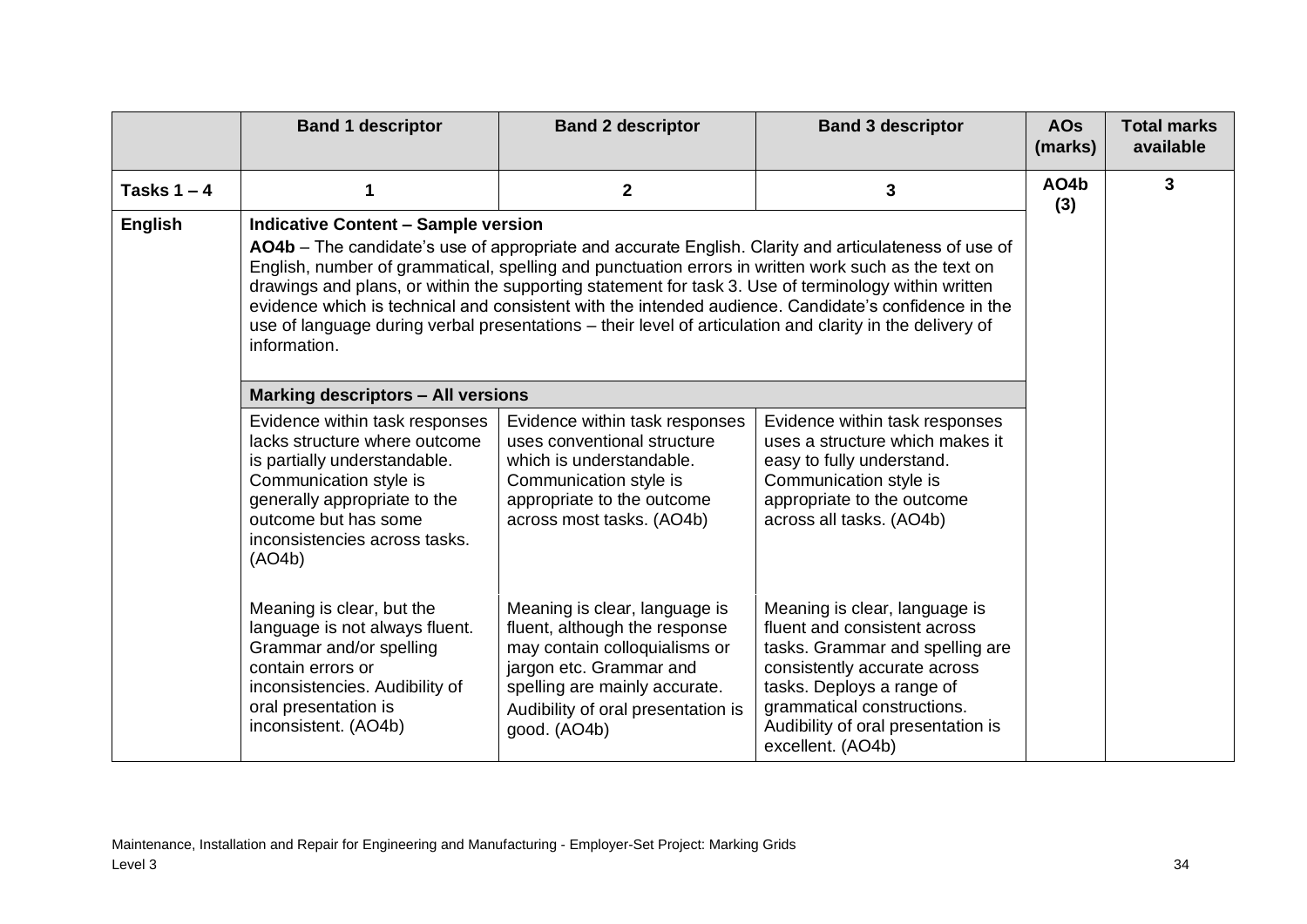### **Digital**

### **Guidance for markers**

The following evidence must be used to assess performance against this assessment objective:

- list of references/sources
- planning chart
- presentation materials (slides, handouts, notes etc)
- video recording of observation.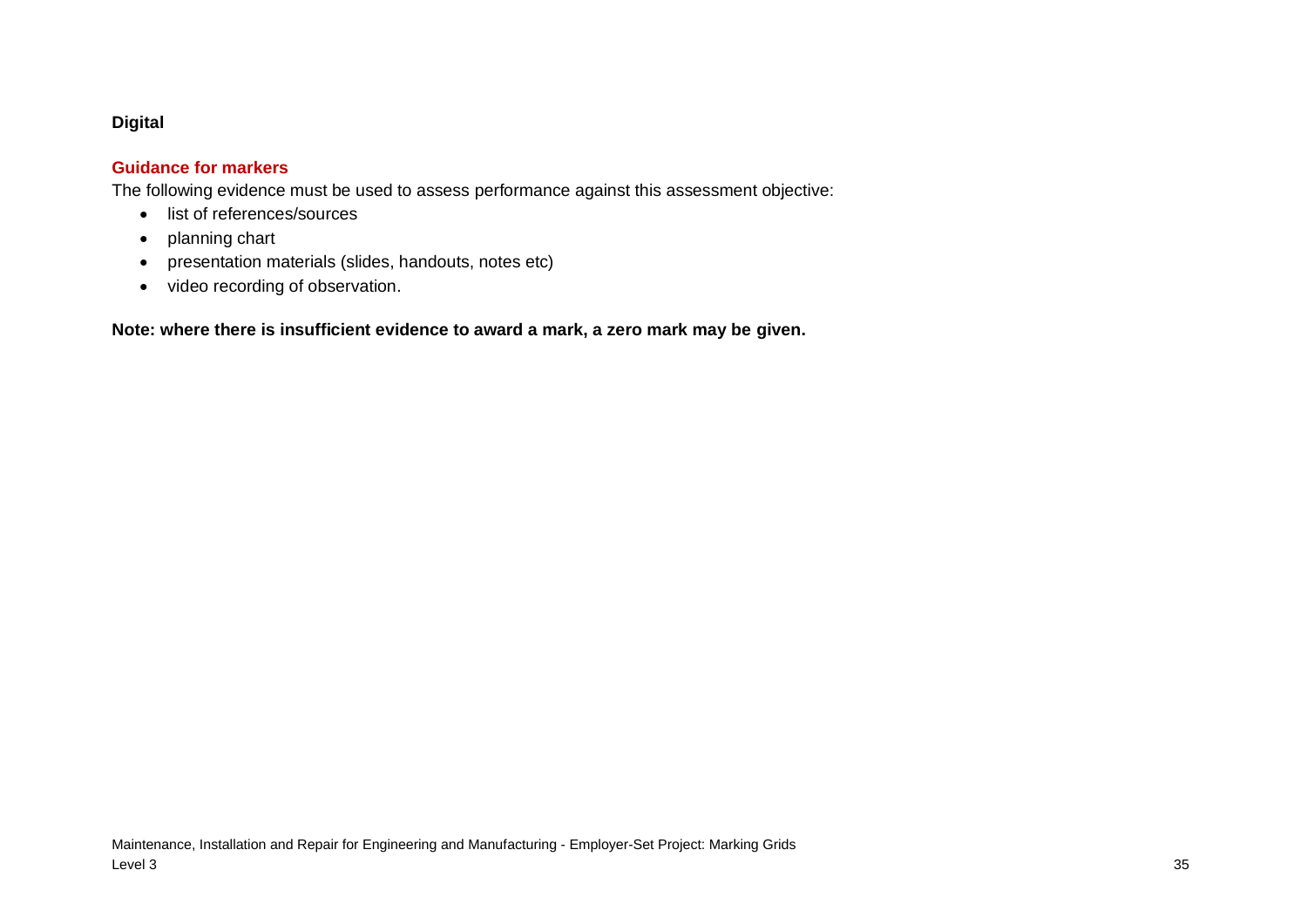|                | <b>Band 1 descriptor</b>                                                                                                                                                                                                                                                                                                                                                                                                                                                                                                                                                                                                                                                                                                                    | <b>Band 2 descriptor</b>                                                                                                                 | <b>Band 3 descriptor</b>                                                                                                                                                                                             | <b>AOs</b><br>(marks)    | <b>Total marks</b><br>available |
|----------------|---------------------------------------------------------------------------------------------------------------------------------------------------------------------------------------------------------------------------------------------------------------------------------------------------------------------------------------------------------------------------------------------------------------------------------------------------------------------------------------------------------------------------------------------------------------------------------------------------------------------------------------------------------------------------------------------------------------------------------------------|------------------------------------------------------------------------------------------------------------------------------------------|----------------------------------------------------------------------------------------------------------------------------------------------------------------------------------------------------------------------|--------------------------|---------------------------------|
| Tasks $1 - 4$  |                                                                                                                                                                                                                                                                                                                                                                                                                                                                                                                                                                                                                                                                                                                                             | $\mathbf{2}$                                                                                                                             | 3                                                                                                                                                                                                                    | AO <sub>4</sub> c<br>(3) | 3                               |
| <b>Digital</b> | <b>Indicative Content - Sample version</b><br>AO4c – The candidate's use of appropriate digital resources to meet task requirements (e.g.<br>presentation, internet research). The use of features available within digital resources where<br>appropriate (e.g. formatting, layout, presentation modes, animations / transitions in presentation,<br>application of software package features). The delivery of the presentation for task 4 using<br>appropriate software. The range of digital options used across tasks, the extent to which they have<br>been used to add value and their effectiveness of use. Use of current digital techniques, resources<br>and sources in adherence with industry practice, convention and trends. |                                                                                                                                          |                                                                                                                                                                                                                      |                          |                                 |
|                | Marking descriptors - All versions                                                                                                                                                                                                                                                                                                                                                                                                                                                                                                                                                                                                                                                                                                          |                                                                                                                                          |                                                                                                                                                                                                                      |                          |                                 |
|                | Digital technology attempted as<br>part of task responses. (AO4c)                                                                                                                                                                                                                                                                                                                                                                                                                                                                                                                                                                                                                                                                           | Consideration and use of basic<br>digital options/features to<br>strengthen task responses<br>throughout project across<br>tasks. (AO4c) | Digital options applied effectively<br>in line with industry practices,<br>demonstrating use of range of<br>technology features. Digital<br>techniques used effectively to<br>add value to task responses.<br>(AO4c) |                          |                                 |